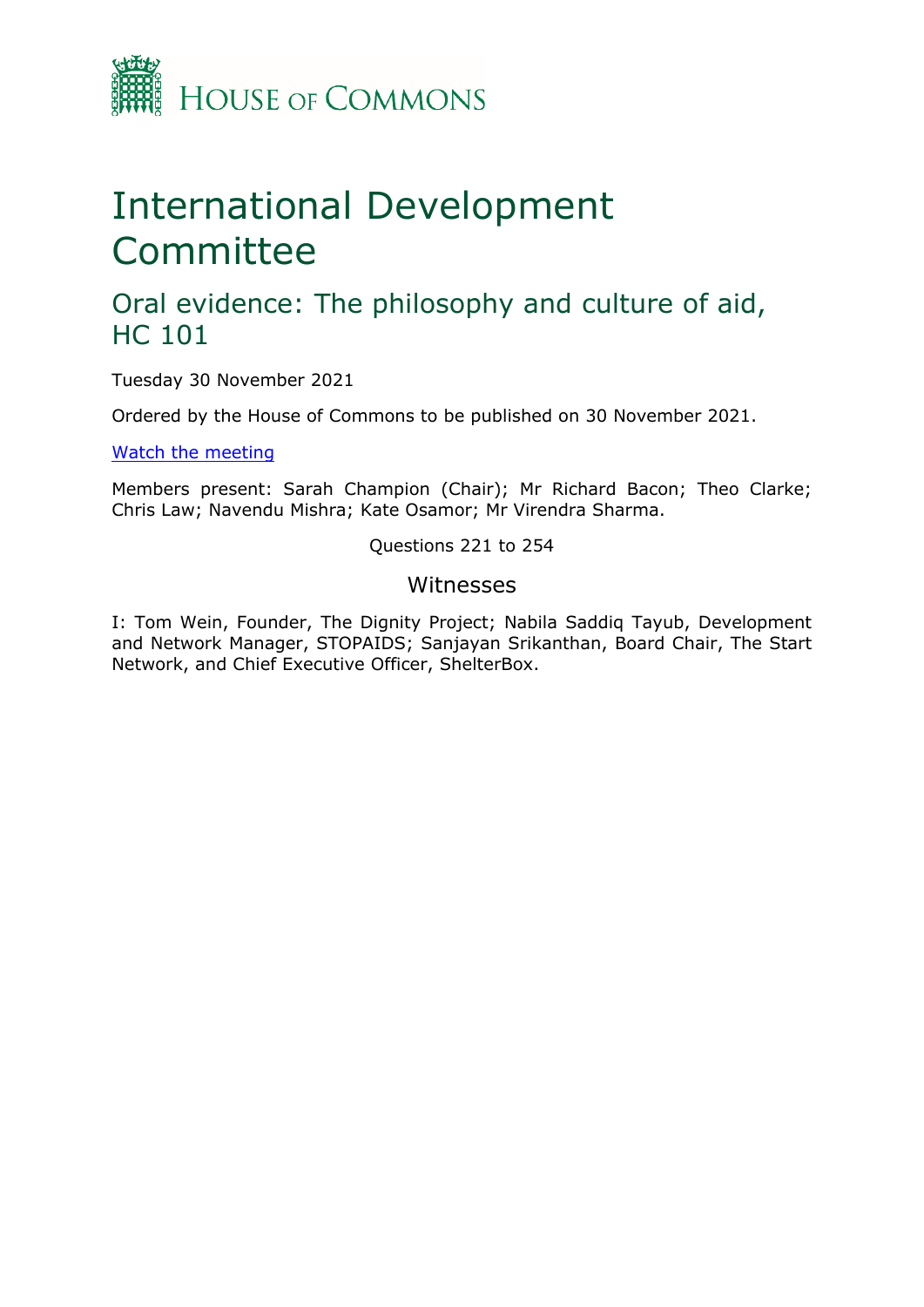

### Examination of witnesses

Witnesses: Tom Wein, Nabila Saddiq Tayub and Sanjayan Srikanthan.

Q221 **Chair:** I would like to start this session of the International Development Select Committee. We are looking at the philosophy of aid. We come to this without any preconceived ideas but we are very minded that, at this point in time, both the Foreign Secretary and FCDO are developing their next five-year development strategy. We would hope that this Committee is able to influence that thought process with debates like this.

We are very fortunate to be joined by three witnesses, all of whom have a broad breadth of knowledge in this sector. We are looking to draw on your experience and ideas. I will ask you to introduce yourselves and your organisations first, and then we will get going with the questions. Starting with Sanj, I wonder if you could introduce yourselves and the organisations you are representing. I know you have a lot of hats.

*Sanjayan Srikanthan:* Good afternoon, Chair. I am Sanj Srikanthan. I am the chair of the Start Network, who invited me to represent them here, and I am also CEO of a disaster relief organisation called ShelterBox.

*Nabila Saddiq Tayub:* I am Nabila Saddiq Tayub. I am here representing STOPAIDS, which is an HIV/AIDS advocacy organisation. We are also working on global health equity. I have just returned from 16 years in Malawi working in public health there, so I will be talking with both of those hats on.

*Tom Wein:* Good afternoon, everyone. Thank you for the chance to be here. My name is Tom Wein, and I am the founder of the Dignity Project, which is a campaign for more respectful international development.

Q222 **Chair:** The first question is deliberately broad. In your own opinions, or in the opinions of your organisations, what do you think the point is of international aid?

*Sanjayan Srikanthan:* International aid is ultimately about giving something to people who are often put into vulnerable situations to improve their overall life outcomes. How you do it is often up for debate and discussion. One of the things that the Start Network is certainly passionate about is the fact that strengthening civil society in countries through aid going directly to local NGOs is often an outcome in itself. Strong civil societies mean more democratic countries, longer outcomes and a longer vision in terms of delivery. How we deliver aid is almost as important, if not more important, as what aid is.

Overall, if you want aid to be effective, you have to think about what you are trying to strengthen in that country. The international system is geared towards short-termism, which is aid to solve the problem that is in front of us right now, whether it is humanitarian or longer-term development, rather than strengthening what are broadly the four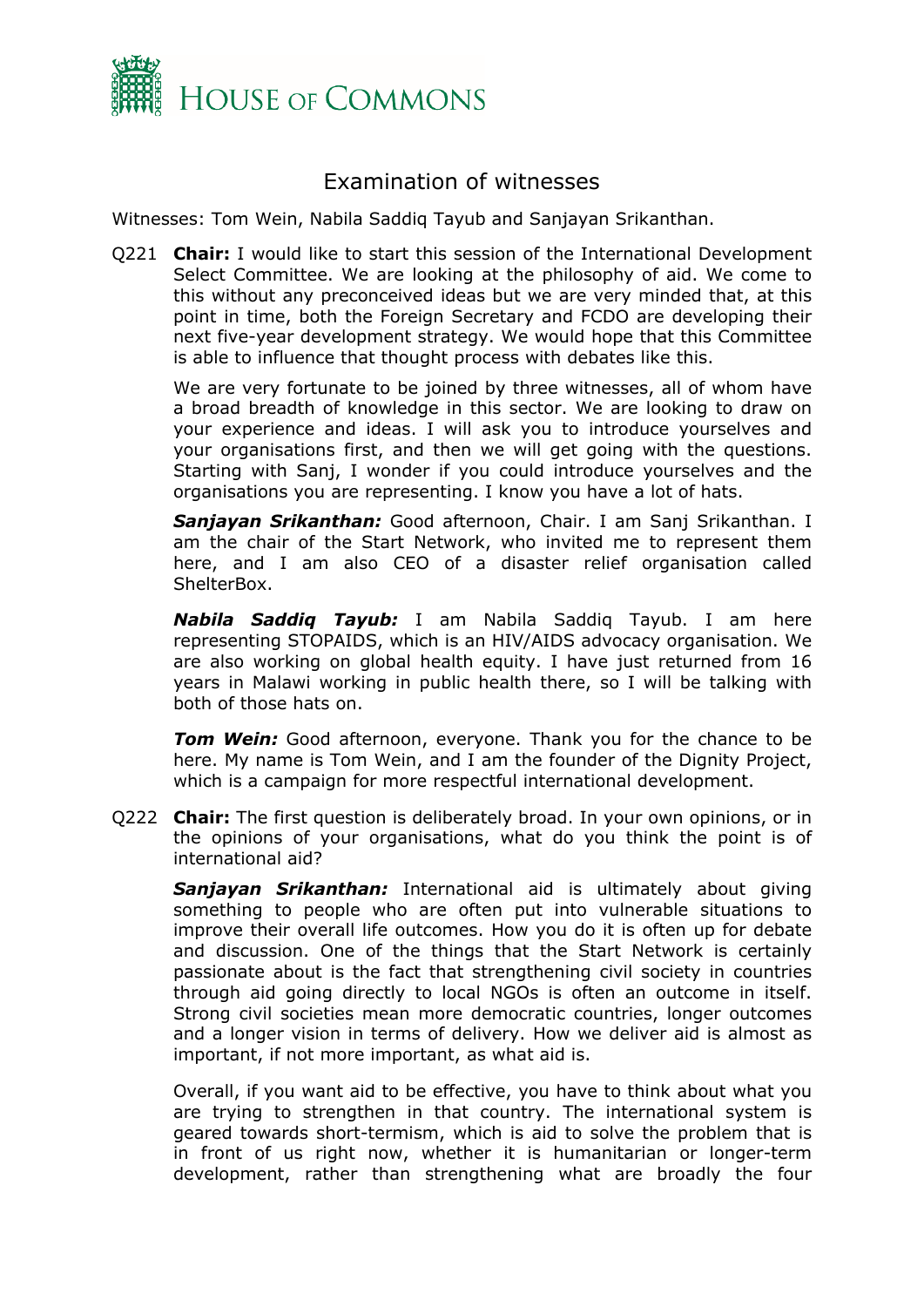

institutions in those countries: Government, including legislature; judiciary; civil society; and the private sector. All those matter. Certainly for Start Network, strengthening civil society will mean not only an effective response in time but also a longer and stronger civil society to deliver subsequently for people in that country.

Q223 **Chair:** Who decides what the problem is, or who should decide what the problem is?

*Sanjayan Srikanthan:* Most in the aid sector will tell you that the answer is the people affected by disaster. Often what they want is a solution to the problem in front of them, and we respond. We do not often pause to think about the underlying causes of the problem and whether there is a smarter way to do it.

One of the newer concepts that has been around for a while in the sector is anticipatory action, which is spending aid more smartly before there is a problem, as defined by people affected. For example, one of the ideas in Senegal is using a risk insurance mechanism that was cheaper to provide pay-outs when drought hit to ensure women and children had two meals a day at the very least. The trouble is trying to communicate that problem and the solution to the public audience who like the iconography of response rather than the efficiency of preparedness and anticipation.

Q224 **Chair:** That assumes that most donors are Governments. Thinking about philanthropic donations, is there currently a mechanism whereby a country or a people could approach them in the anticipatory way that you are talking about?

*Sanjayan Srikanthan:* The lack of accessibility for funding for people affected, and local organisations close to those people affected, is a major problem. Governments often do not have the bandwidth to deal with lots of local NGOs directly.

In terms of philanthropic institutions, in this country there is an application to a corporate donor every 15 seconds, usually from a UK NGO let alone an international one. We need to have mechanisms that allow for the responsible channelling of funds as quickly and as closely to the front line of disaster as possible.

Start Network, with its growing membership of local NGOs, does not respond directly but, through others, including local NGOs, it is doing that. I can give examples but I will stop there.

Q225 **Chair:** Nabila, can I ask the same question to you? What is the point of aid? I also know that you are coming from micro-organisations and now in a considerably bigger one. Can you think about that from both perspectives, please?

*Nabila Saddiq Tayub:* Sure, thank you. I will start with our vision as STOPAIDS, which is a world without HIV and AIDS, where all people can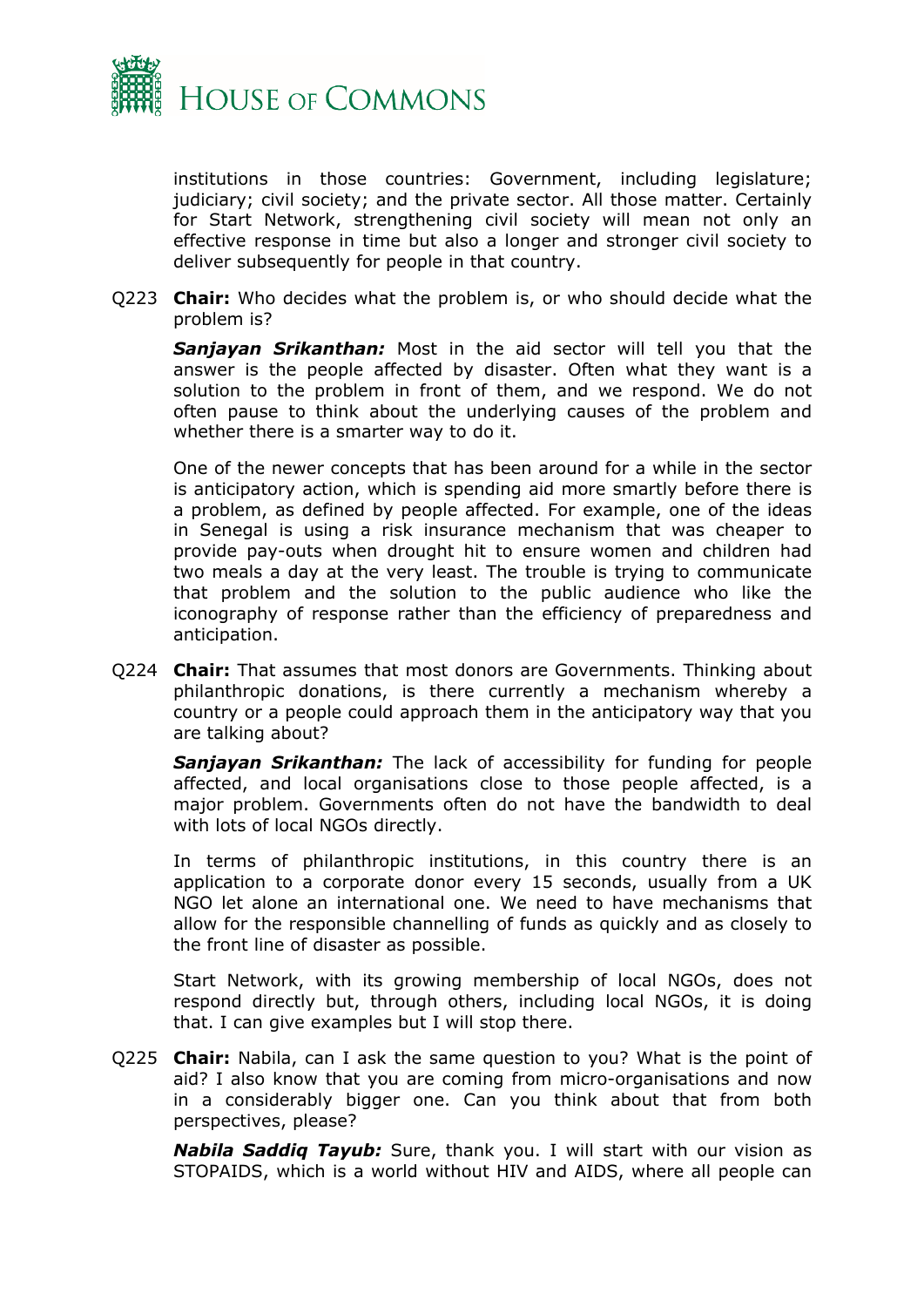

realise their right to good health and wellbeing. In terms of what the point of aid is, what is our global view? What kind of global society do we want to be? What are the minimum rights we expect for all people? Is it that we all aspire to the sustainable development goals? The answer to that question probably varies from organisation to organisation, but for us it is that there are minimum standards of quality of life that we should aspire to for every citizen of the world.

Aid should be delivered and directed towards poverty alleviation, addressing inequalities and addressing structural barriers to equality, rather than aid being focused on the individual security of nations and their trade interests, for example. We believe that that is what the driver of aid should be.

I can speak from my experience working in Malawi on what the point of aid is. I arrived in Malawi in 2005 at the inception of the Global Fund. The HIV pandemic was at its height there. Looking over the 16 years I have been there, what I have seen is a reduction in deaths from HIV/AIDS. You can see this in a very basic level when you are driving along the roads and you would have all these funeral houses popping up on the side of the roads. I would see how many people are off work because they were attending funerals. We have seen this reduction in HIV/AIDSrelated morbidity and mortality, and that is something that can be very strongly attributed to the Global Fund. Specifically, I would cite DFID's support to the health system in Malawi.

On the other hand, with my experience of community groups and the work I have done there, personally working with those groups, aside from medicines and ARVs coming through the Global Fund I have seen very little direct impact of international aid reaching really marginalised populations.

Q226 **Chair:** Can I challenge you on a few things? You are speaking a lot about HIV and AIDS, which I understand; if we had a TB charity sitting there, they would be telling us that the priority is dealing with TB. When we have been speaking particularly to African nations about the Covid vaccine, they are saying, "Actually, that is not our biggest priority. It might be your biggest priority but we are going to die from starvation or cholera quicker than we are from Covid".

You were speaking about "our global view" of good health. Who is determining, or should be determining, what "our health" and "good health" is, and is that what is happening at the moment, or is this a projection from people with money trying to do worthy things?

*Nabila Saddiq Tayub:* Going back to good health and questions of quality of life, yes, these have to come from communities that are affected by specific diseases, be it HIV/AIDS or anything else. Generally, they should come from the community level. Is that what is happening? In my experience, no. The reason is that it is really hard work to engage with and meaningfully work with marginalised, hard-to-reach populations.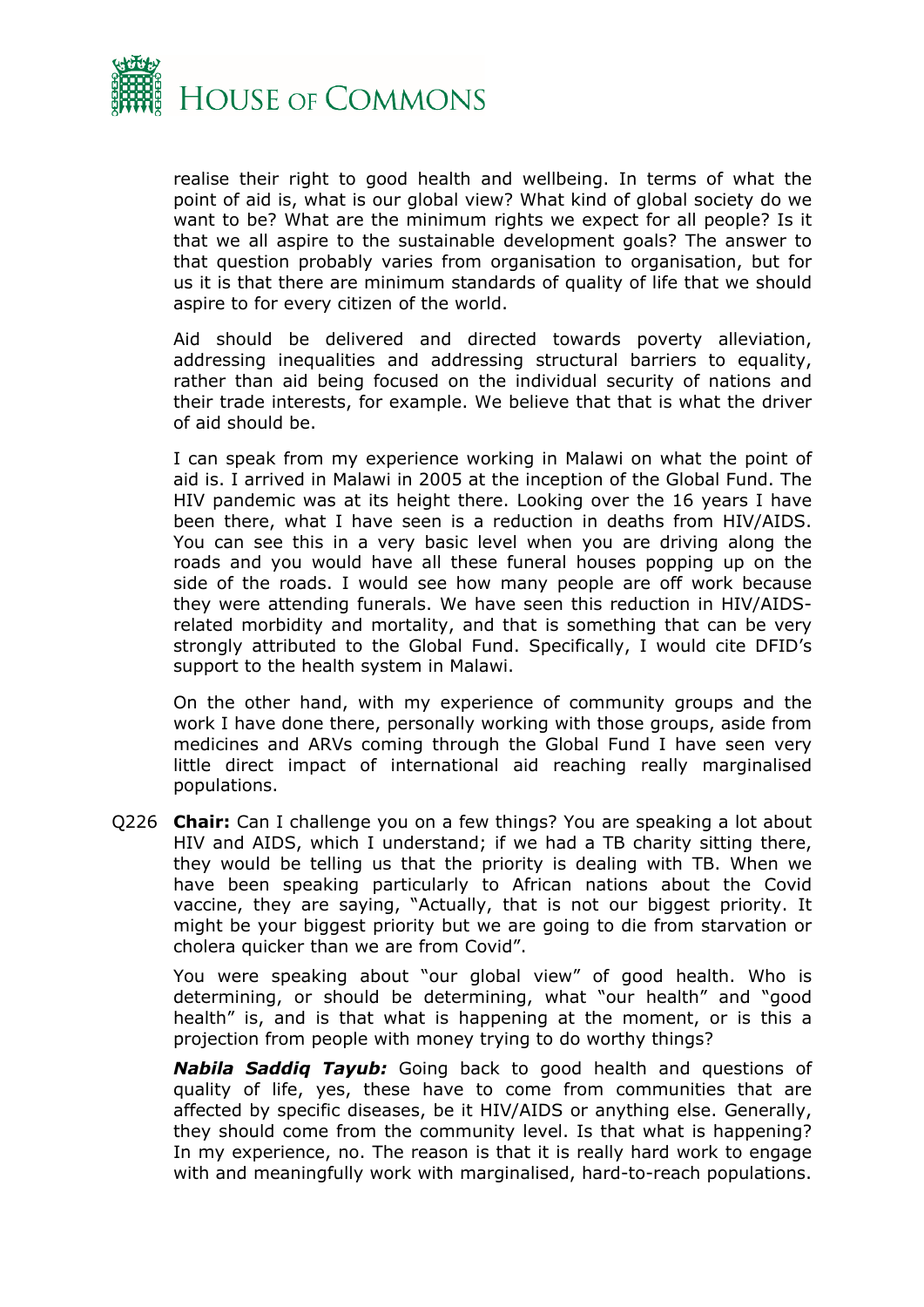

The first half of my time in Malawi was working with Médecins Sans Frontières. I was working with the Ministry of Health and international NGOs.

The second part of my experience was using all of that expertise and knowledge, and leaving that all behind and going to work directly with communities. I found that there were not sufficient mechanisms in place. There were not incentives for international organisations to invest in working with hard-to-reach communities. There is this constant tension around a results-driven framework where you have to report on impact within a period of a year or two.

If you want to meaningfully engage communities, reach out to them, build capacity and make them part of the decision-making process, that is not going to happen in a year. There is always that misalignment, which creates disincentives to engaging with communities.

Q227 **Chair:** Tom, I put the same question to you: what is the point of international aid?

**Tom Wein:** To me, it is about the universal promise that every human ought to have: the freedom to do and the freedom to be. They ought to have thriving lives. It is perhaps helpful to say that aid to me is adamantly not there to block people from moving to a better life or to create a market for British goods or to win over extremists. It should be for humanity, not for national power.

When good aid is done right, and it often is not—Sanj made this point nicely—it promotes universal social services and universal human rights for those with the least power. It upholds their dignity. Colleagues of yours, like David Willetts and Jon Cruddas have talked a lot about dignity in domestic policy, and we should be extending that same promise, to the extent that we can and to the extent of our own ability to do so, to as many people as we can.

Q228 **Chair:** I share your view, but can aid ever be mutually beneficial to both the donor and the recipient? Does one side always have an agenda and will it always lose out on a deal?

*Tom Wein:* I hope not. We have seen plenty of great programmes that seem to do enormous benefit for those in most need.

Q229 **Chair:** Can you give us an example?

*Tom Wein:* An organisation called Open Philanthropy does a huge amount of research about different programmes. They try to identify six or seven programmes that will be the most effective. They reckon, according to their research, that the equivalent of £1 donated to some aid programmes, such as giving vitamin A supplements and early childhood vaccines, and using chlorine to treat drinking water, does a thousand times more good for the world than if it had been held on to by a family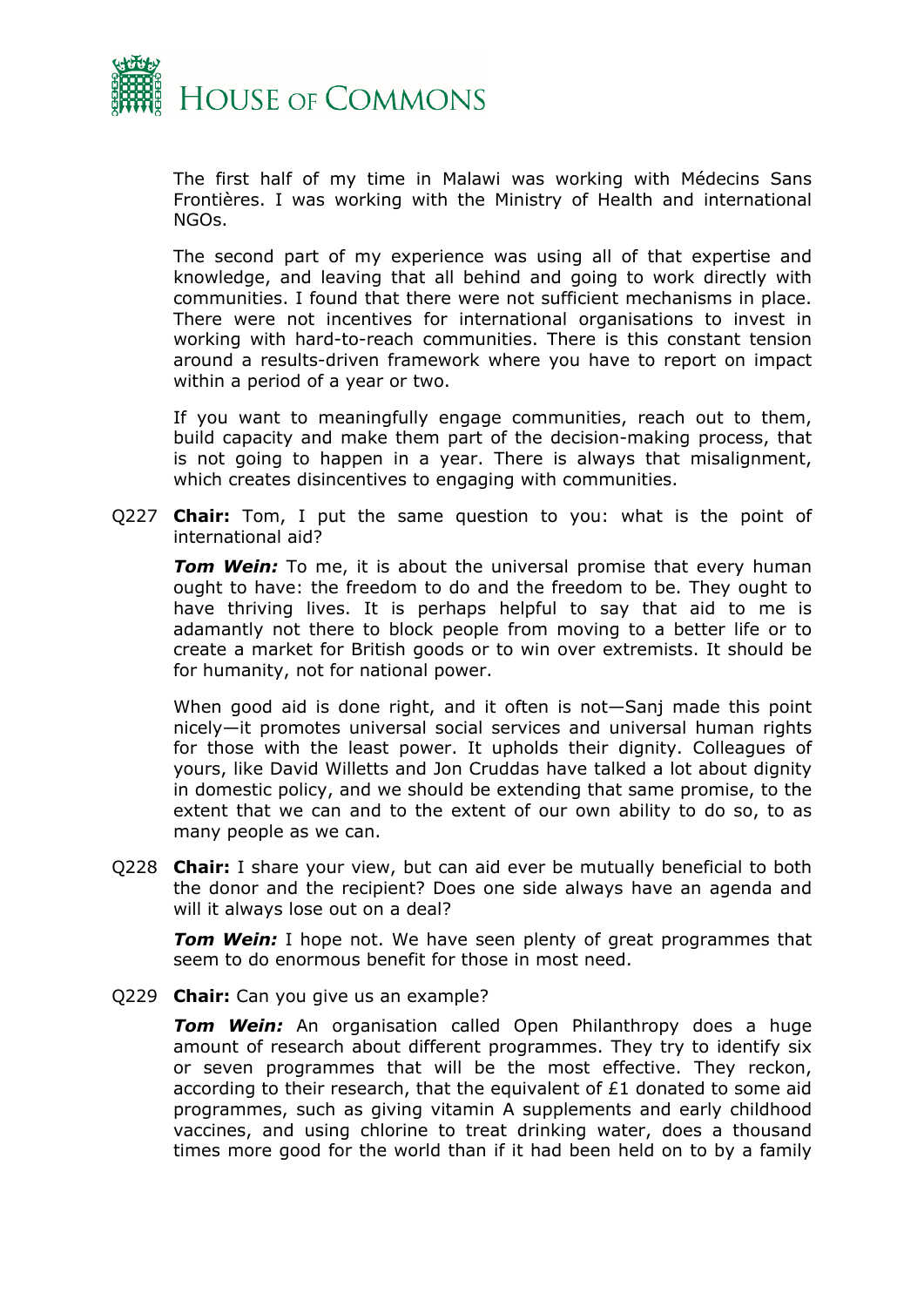

in a rich country instead. There really are great examples of programmes that can do a lot more than perhaps the average programme does.

Q230 **Chair:** In our previous evidence sessions, some of the witnesses were saying that aid can be considered as a form of reparation from highincome countries like the UK to right historical wrongs against low and middle-income countries. Do you agree that there is validity in that?

*Nabila Saddiq Tayub:* From a STOPAIDS perspective, we definitely feel that there is a conversation to be had on that. As an NGO based in the global north, we are probably not the right people to be leading on that conversation, but this is a conversation that needs to be had. If there is compensation hundreds of years ago over the slave trade for owners, which we as a country have apparently only completed paying a few years back, the most significant part of that equation of everyone affected is something that needs to be addressed.

From personal experience, I am second generation in the UK. My parents migrated from Pakistan-held Kashmir. Their parents were displaced as a result of colonial policy and partition. They tell stories of how, overnight, they had to flee and leave everything and start their lives all over again. Whatever family inheritance they had and so on was wiped out. There is a real, obvious human effect. I feel that it has been felt within my family. It is something that needs to be addressed.

As STOPAIDS, we want to be part of that conversation and we want to support it, but we believe it is the affected communities that should lead it.

*Sanjayan Srikanthan:* I had a similar family history to Nabila as second generation, and a grandchild of those who lived under empire. It has a chequered history with some horrific stories as well as some great moments, certainly in the last World War.

At the same time, I prefer to leave politics out of aid. As much as I do not want aid to be viewed as advancing a very narrow set of national selfinterests, at the same time I do not want us to be motivated to give based on the concept of reparations. The reason is, first, it does not apply to all countries. We were never in Yemen as a country, so should we not give to Yemen since we are not obliged to give reparations there?

More importantly, we need to frame it in more altruistic purposes and in terms of mutual benefit. When you talk about whether it can be mutually beneficial, a simple case is coronavirus and the way it keeps mutating. That is because we have a very narrow definition of responsibility around eliminating that virus. If we had a much more global vision—which is more than just vaccine donation, by the way; it is about the logistics to the last mile—we would have a better health outcome for all of us. Nowhere in that conversation is there a place to really articulate reparation as a driver of good aid policy. That is my view.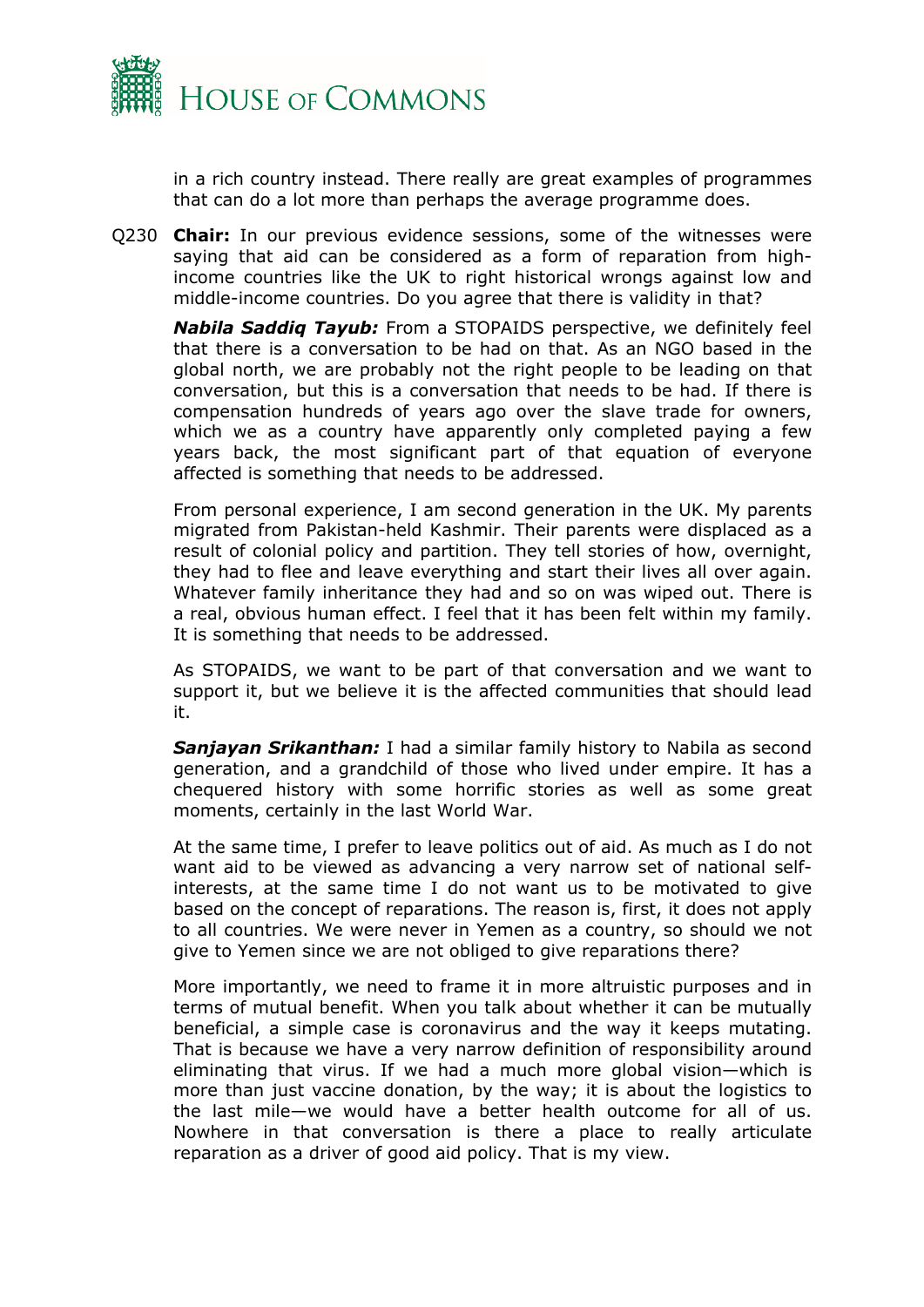

**Chair:** Thank you. We could have a whole Committee session just on that last point.

Q231 **Navendu Mishra:** Welcome to all three of you. The Chinese Government have a different approach to aid than perhaps the UK. Is investment in infrastructure a good thing?

*Tom Wein:* There is a report from AidData, which is an institute in the United States, by Rob Blair and his colleagues, that shows that, when people live close to a UK or a US-funded aid project, those people, after the aid project is implemented, feel more in favour of the UK and the US. When they lived close to a Chinese aid project, they felt less in favour of China after it was implemented. Many of the characteristics of the Chinese aid programme and huge infrastructure investment are quite similar to what the UK and the US did in the 1950s and 1960s. We moved away from that for good reason.

That is not to say that all of that aid is bad, and we should welcome spending and investment in poor countries, but, if we primarily take the preferences of those closest to the aid programmes—those who are supposed to benefit from them—I can say that those programmes are fiercely controversial in the countries in which they are being built. There are many critiques of the ways in which those aid programmes seem to fund the lifestyles of elites as much as the benefit of the people who are supposed to be supported by them.

We should welcome spending and we should welcome investment, but there are huge problems with the way the Chinese programme does things, as, indeed, we should be doing better in our own aid programmes.

*Nabila Saddiq Tayub:* Echoing what Tom said, there has been significant Chinese investment in infrastructure in various parts of Africa, and we have had investment in Malawi as well.

My experience has been that investment into infrastructure there has largely been within, and catered for, the private sector. It does not actually generate significant local wealth in terms of the import of the materials or even of labour and expertise. It has not helped provide local opportunities or develop local capacity. There is a limit on the benefit in the model that they are using.

*Sanjayan Srikanthan:* It can be beneficial, for sure. It depends on how it is done. I totally agree with Tom's point on how it is done badly by some. For example, after Ebola in Sierra Leone and Liberia—I was in Liberia for the response—we spent a lot on health system strengthening, including refurbishment of hospitals that were in such a dilapidated state that it impacted the ability to respond to Ebola. That was not a great motivation, and it was late and after the fact, but that was a good example of infrastructure investment to strengthen health outcomes. That will not do it by itself. We still have to deal with other aspects such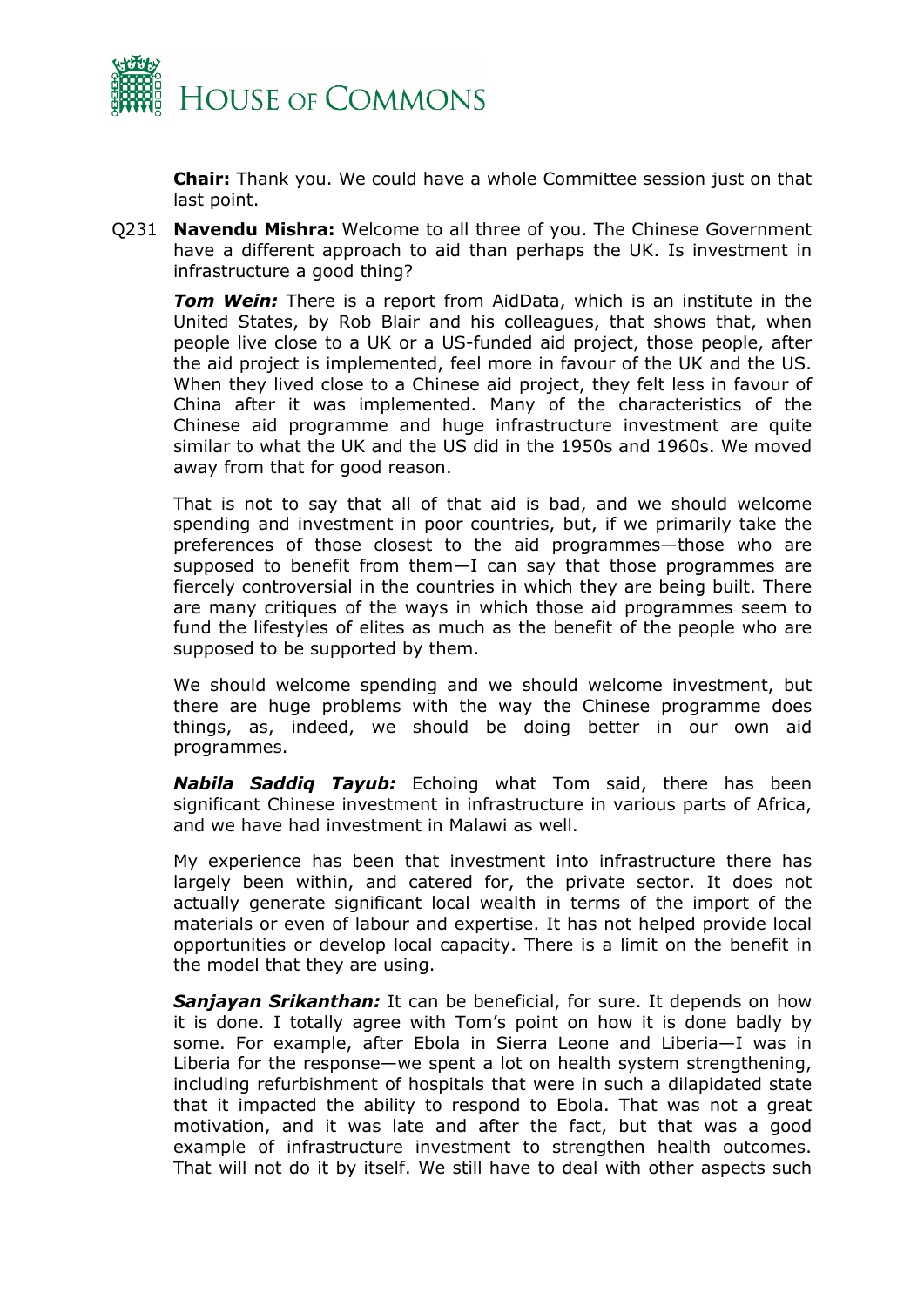

as brain drain from those countries, as well as education, but it was certainly a key part in improving outcomes for the next time.

Q232 **Chris Law:** I want to ask a supplementary question, primarily not so much about the infrastructure but about the way aid is linked to loans given by China and what the long-term impact is for recipient countries. For example, Montenegro is now challenging China in court over sovereignty because China claims it owns part of its sovereign land for failing to pay back loans. Is this something you have come across, particularly in the African continent?

*Tom Wein:* Loans given by China are fiercely controversial. Loans also given by the World Bank right now are fiercely controversial. There were some very passionate protests this spring against another round of World Bank lending to the current Government, which a number of members of civil society felt was unlikely to have much benefit to the citizens.

This is something we should be looking out for. Whenever we see citizens protesting and saying, "This type of aid is not working for us", that is incredibly important. When UK aid programmes are built in adaptive ways and they are listening in the right ways, then they start to notice when the type of aid that is being given is not working for the local citizens. That sort of indicator is really important.

Q233 **Chair:** Tom, I am going to put you on the spot here because our Government have now shifted their allocation so that more of the aid money can go on capital spend, at the same time that our development bank, CDC, has changed its name so that "development" is no longer in the title. Does that make you a little nervous that there could be more loans going on of the sort that you are talking about?

**Tom Wein:** It is less likely to support the type of localisation and the spending towards national NGOs that is the right way to do aid. Other people are much more qualified to comment on the inner workings of CDC, or BII as it is now, but, yes, I worry.

Q234 **Chair:** Are you worried, or are you comfortable where we are?

*Sanjayan Srikanthan:* It is a parallel channel of investment. As Tom says, we are not expecting it to flow through national or local NGOs. It is about private sector channelling in those countries. I am not qualified to say if all of those are going to be bad or good. We need a strong private sector in countries if you want long-term sustainable outcomes, but it is not strengthening civil society. That is clearly not what this change is about. It is almost a parallel conversation. If I talk to our local NGOs about Chinese investment, it is something that is happening in parallel. They are not interested in civil society strengthening either. They are looking at something else; arguably something much more about selfinterest.

Q235 **Chair:** To push you on that, should civil society be at the heart of decision-making when it comes to development spend?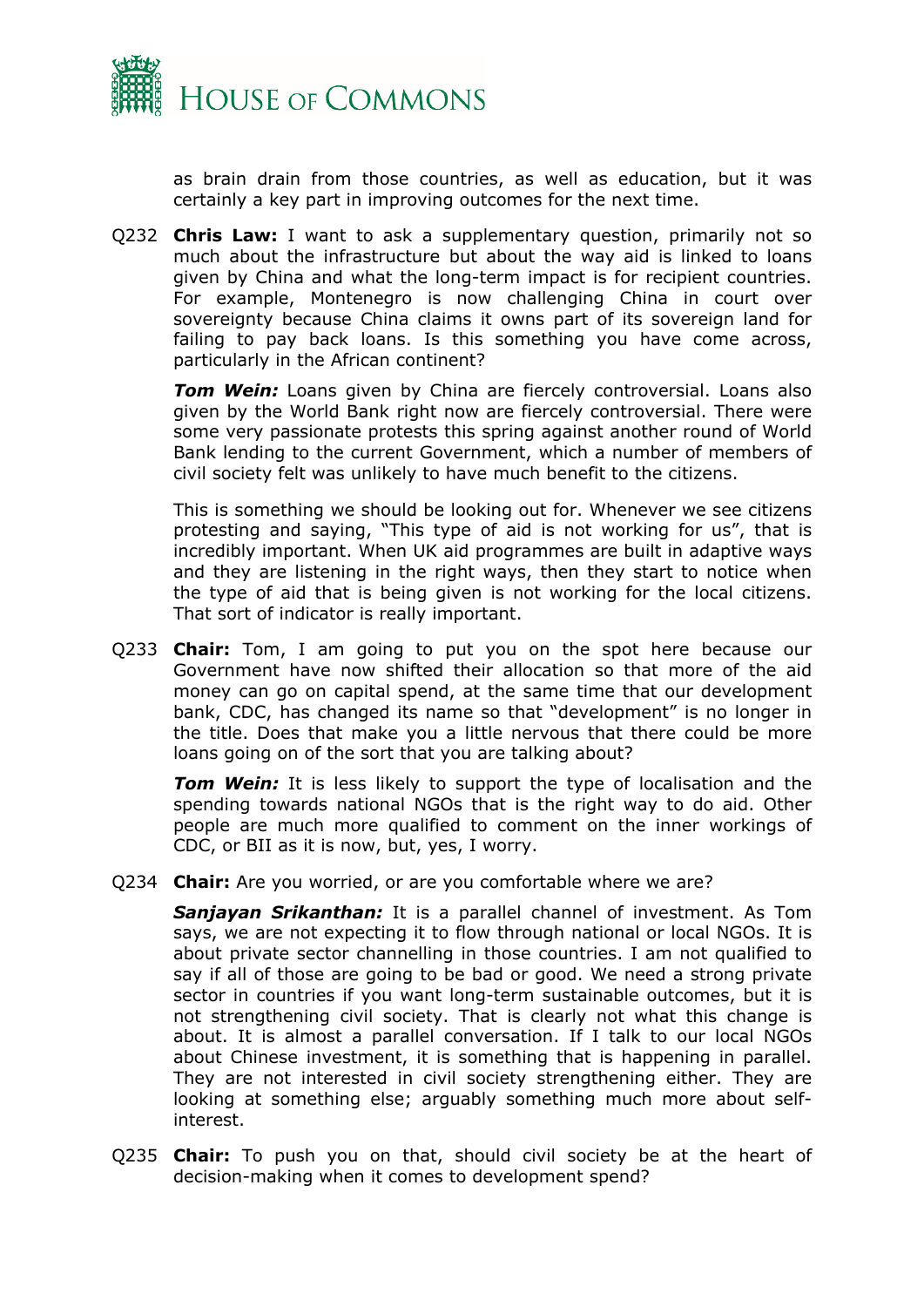

*Sanjayan Srikanthan:* Stepping outside of my role, which is to represent civil society, they have to be an important part of this. A strong civil society drives better democratic outcomes in the societies, holding parliaments and leaders to account, but it cannot do it by itself either.

Job creation is important, and that is where the private sector is important. The concern from the civil society perspective is where you are looking to invest in the private sector or in things outside of civil society, which is not optimal in terms of driving us towards a better country versus better specific institutions, and sometimes those are in the national interest.

Yes, I would love to see more investment in civil society. If you want a longer-term outcome than what humanitarian aid can ever do, you have to invest in that civil society. Where we are not investing, it is going to be a problem.

Q236 **Mr Sharma:** We have seen, at present, that the aid sector is not working in certain directions. Would you like to see any changes in it? What do you think the British Government can do to facilitate that change? What would you like to have?

*Sanjayan Srikanthan:* When we go to the public, not Governments, for aid spending, they want to see the disaster in order to fund it. We are still very reactive in our mindset. People want to see disasters and people displaced, and then they want to respond. That is just not the most efficient way to spend aid, and often costs more. Reactive, preparedness, anticipatory action and risk insurance are the new tools that are emerging, which are already available in more developed economies, that can make aid work smarter.

Where Government have a role is where you can be much more courageous than we can with the public, who want to see that, in thinking about how to make aid go further and making the case for anticipatory action. Government is about mature thinking, and not requiring the iconography of reactive disaster to fund it. It is about making taxpayers' money work smarter. If there is one thing Smart Network and ShelterBox would support, it is anticipatory action. There are numerous examples in Senegal and other places.

Some aid has to be reactive. Do not get me wrong. You cannot do everything by preparedness and anticipation. We have seen localisation in Start Fund Bangladesh reduce the overhead costs from 30% to around 11%, funding local NGOs, which is where 80% of the funding goes. A lot of that is UK Government funding. It is cheaper, it is closer and it is more localised. You retain the institutional knowledge in those local NGOs to respond to the next disaster because you funded them for this one. Those are some really smart ways to do it.

Being honest here, the challenge is that local NGOs, and even national NGOs, have finite capacity. Governments often give large amounts of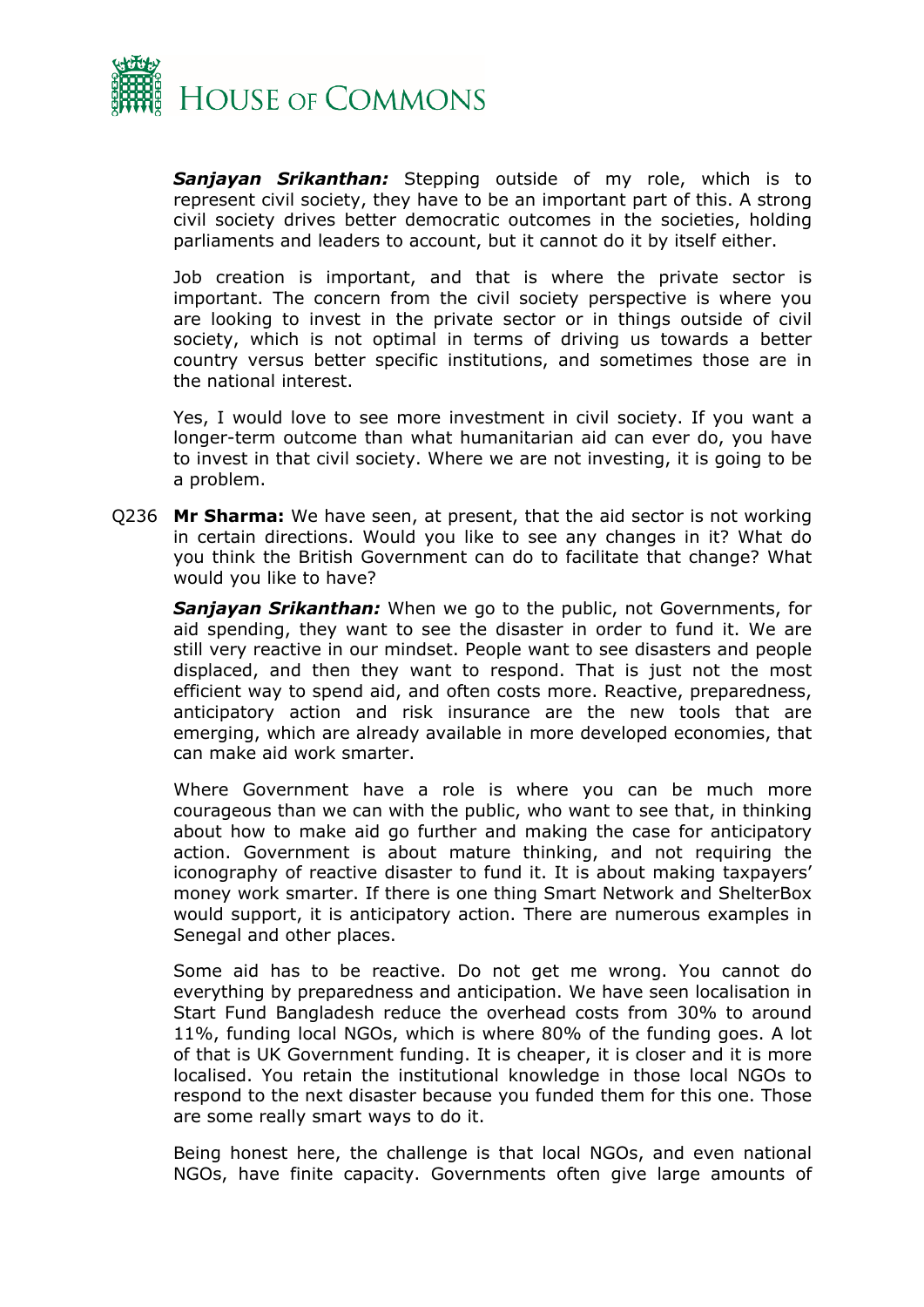

multilateral funding to the UN system because they still operate at scale. If you want to do cash distributions to a million-plus people in Lebanon, you go to WFP or UNHCR, not to a local NGO or even a national NGO.

The problem there is that we have created a parallel system. We have not invested in civil society. We have a quasi-social service system funded by donors through a UN implementer rather than thinking about the four things I said, which is investing in Government, judiciary, civil society and the private sector to do that themselves.

*Nabila Saddiq Tayub:* At STOPAID, we have been looking at our own impacts. One is transforming AIDS solidarity and development cooperation. Our position is that aid eligibility and allocation for AIDS should always be guided, first, by the most marginalised communities. Again, I would echo what you said about meaningful involvement of the communities that are affected.

It is also about shifting the narrative a little from this idea of aid and assistance coming from the global north and going to the south, and thinking around the ideas of a model of global public investment or a global system whereby all countries input into a pot for aid, so that everyone feels that they are part of it.

Certainly, speaking from my experience in Malawi, it is not a nice feeling to always feel that we need help and assistance and that it is coming our way. From a Government level down to the individual level—call it national individual pride or whatever—it is about having everyone inputting. Call it global public investment and let everybody decide on how that should be allocated, working towards a more collaborative approach to pooling and distributing funding for aid.

*Tom Wein:* All the way through my answers, I have been making a distinction between better aid and worse aid, better programmes and worse programmes. One thing that DFID got really right over the last few years was its investment in evidence, in the results agenda and in checking whether a programme was delivering the results that we hope it is.

One thing I would like to see added to that is a greater focus on incorporating an understanding of the process and whether it is being done in the right way to that results agenda, so checking, using the same quality of evidence and that same thriving research and evidence division, which I really hope will not be lost in this merger, to make sure that we are doing the right process.

Every country team and every programme ought to have an ability to listen to the citizens they are supposed to be serving and be programmed to be adaptive and ready to make changes if they start to hear that that is not working for people. If we are doing that, starting to incorporate those ideas of good process as well as good results, then the FCDO will really be showing that Britain continues to be a place that does aid in the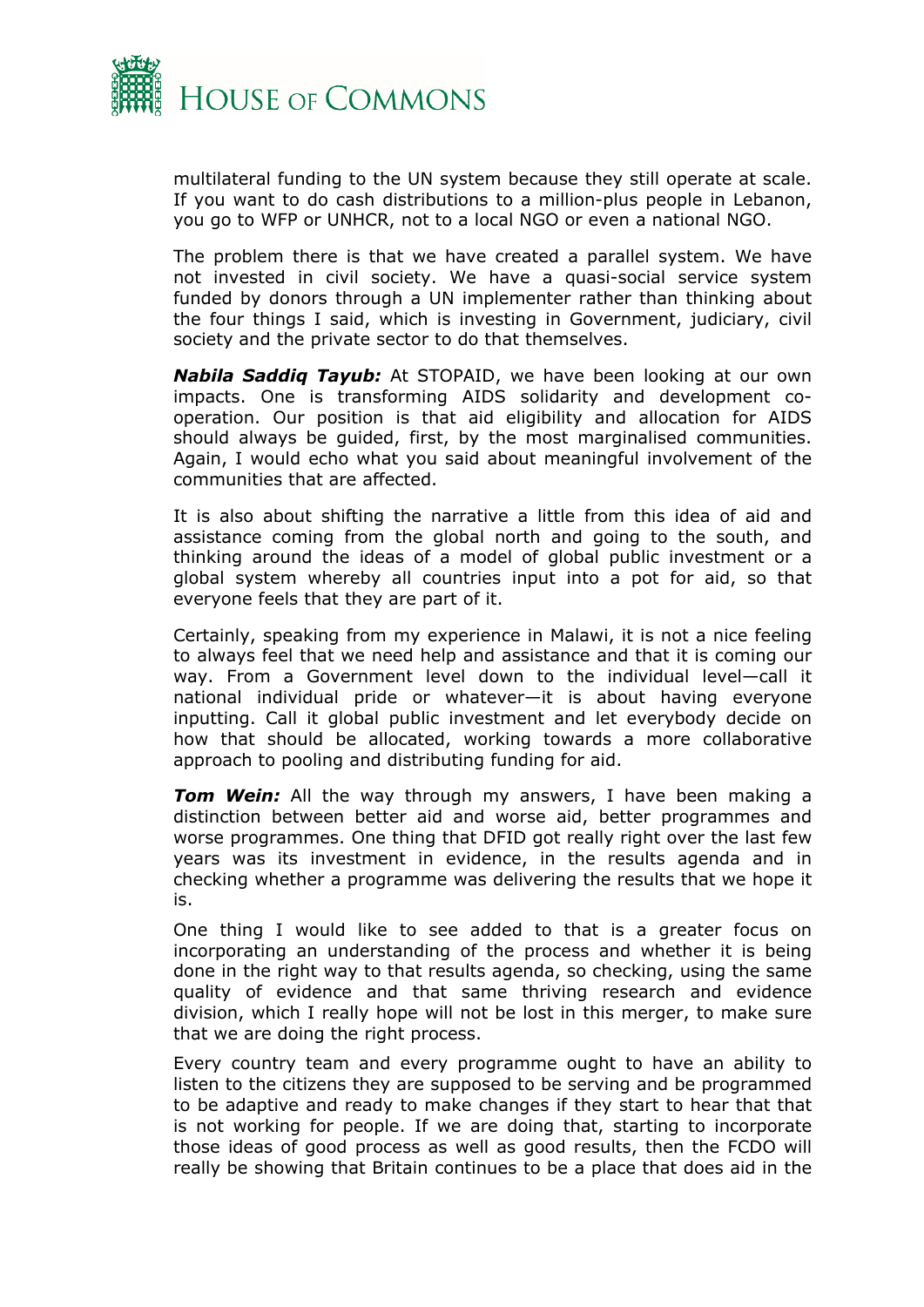

right way, as well as one that gives a lot and contributes large amounts of money.

Q237 **Mr Sharma:** Sanjay, do you think donors are committed to shifting funding and decision-making powers to the organisations and communities where programmes are delivered?

*Sanjayan Srikanthan:* It is a mixed story. The commitment by the USAID administrator, Samantha Power, to 25% of funding from USAID going to local organisations in the next four years is a huge and seismic step change in getting us closer to a global commitment around that grand bargain of localised response. The public desire and the donor narrative is very much supportive of this, but there are constraints driven by taxpayer accountability around compliance requirements, the bureaucracy and the qualifying criteria, which means that most local NGOs simply do not have the capacity to qualify for funding, even if the desire is there to give them more funding.

That also forms part of our responsibility, certainly for ShelterBox. We do not view capacity-strengthening of a local organisation as a means to an end for us; it is the end in itself. The best stories are where an international partner can strengthen a local NGO to the point where they can apply independently for UN pooled funds, as happened in Somalia with us.

Donor desire is there. The execution is flawed or stalled—take your pick and that is where we really need to be joined up, less self-interested as international NGOs and much more solutions-focused with donors around investing in that capacity for frontline assistance. The benefits are there, as I have said, in the Bangladesh example. You saw a drop in overheads in the long term. That does not happen overnight; it is through that front-loaded investment. You then also have the by-product of a stronger civil society in that country.

Q238 **Chair:** Could I just push you a little? It is the same question that I gave to Nabila. Do you think that there will ever be a time when the NGOs are able to have that broader holistic position? They are being funded to put wash facilities in, for example, or they are being funded to prevent child mortality. I agree that there needs to be that overarching thing but, when you have to do your own individual fundraising for your own individual topic that you think is the most important thing, do you think it is possible?

*Sanjayan Srikanthan:* When we say "broader services", NGOs need to be quite careful about what those services are in the first place, so not replacing Government is really important. There are plenty of international NGOs whose services have expanded to justify the income to support their office in that country to do things that should be done by a Government. We have never weaned ourselves off, as it were.

One of the most depressing conversations I remember was with a doctor in Rumbek in South Sudan after the referendum in 2011. I asked him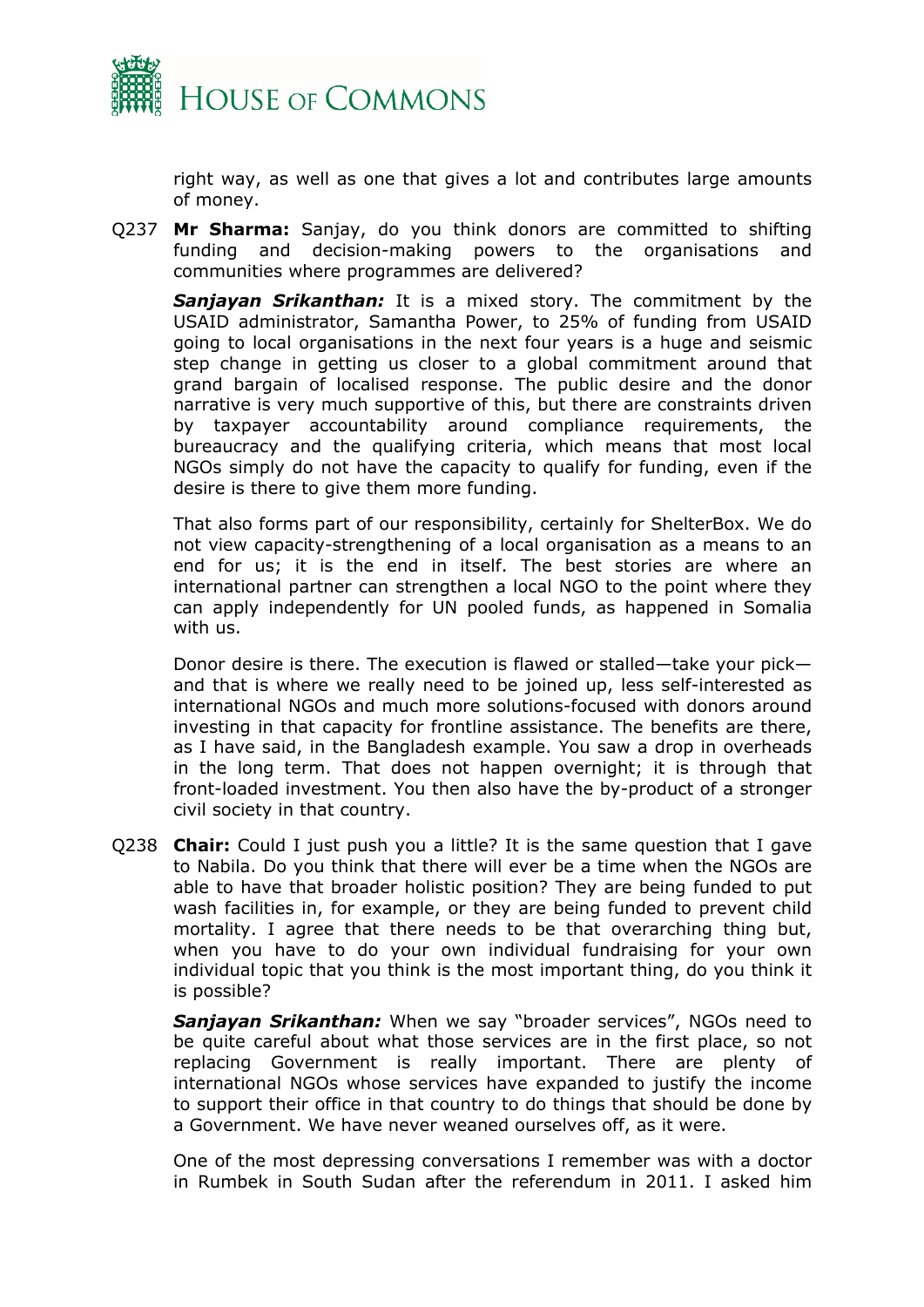

what he was hopeful about in the future with a free and independent South Sudan. He said, "We have to buy more tanks and get ready for an attack from the north again". I said, "What about roads—you have 40km of roads—and hospitals?" He said, "We have NGOs for that". That is a really sad story, because we have created that dependency, and not a strong Government taking responsibility for those things, so, in the first place, I do not think we should be thinking so multisector.

There is a place for NGOs in the short term in terms of acute emergency response. Even in this country, with the floods in the north of England, there is a civil society response. In the longer term, we need to think about what the role is of not just international NGOs but even local civil society to complement Government, not replace Government. That is possible and those are where donor funds should go.

*Nabila Saddiq Tayub:* Again, I refer to my experience in Malawi and what I have seen in terms of donor engagement. When I arrived in 2005, there was a shift then to go towards core budgetary support and really supporting Governments, and moving away from supporting individual NGOs. When you get issues with the Government, such as various corruption scandals or reasons for aid to be forestalled or withheld, you look for other avenues of disbursing that aid.

I definitely feel that the rhetoric is there in terms of communities. I have seen the voices around the need to work with local communities and engage with them becoming louder. In terms of actual practice, in my experience, I have not seen huge change there. I helped set up and support a grassroots organisation of women and girls affected by HIV/AIDS 10 years ago. Most of them cannot read or write. Most of them have not encountered officials of any sort and are not in a position to be able to get international funding.

No one is going to go out and work with these groups, but, when we do get calls from international organisations, what is unfortunate, in my experience, is that there is this drive to say, "Have you done your due diligence with community organisations? Have you spoken to them?" Organisations will get in touch, ask some questions and then disappear. That has happened numerous times, to the point where I felt, working in Malawi, that it was more effective to raise funds privately from the local business community and from other services, and just try to implement whatever needs to be implemented that way.

*Tom Wein:* We should be asking what that commitment would look like. There is no doubt that the rhetoric is there. Donors are talking about localisation a lot.

For instance, we saw a very centrepiece speech by Administrator Power. That is good and that is an extra commitment. We would also be seeing, if they were really committed to it, more measuring of the types of outcomes that a local NGO can credibly win a bid on. I talk about more measurement of process outcomes, whether a programme is respectful of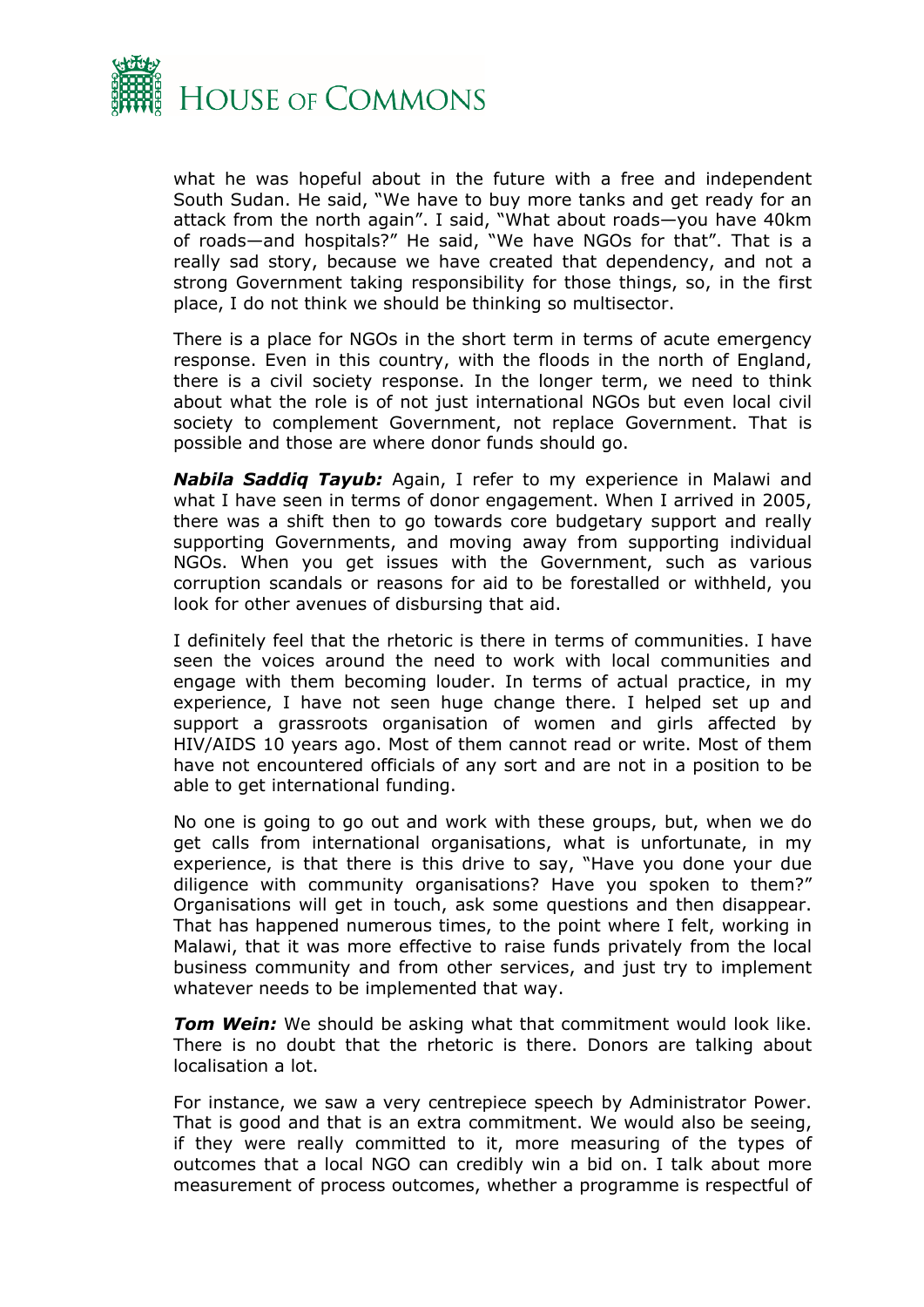

people's dignity, whether it is being done in the right way, and whether it is a good match to the preferences of the local citizens. If we start scoring bids on those sorts of things, then a local NGO is much more likely to win.

To the extent that we primarily score bids on value-for-money and number of people reached, of course, the largest NGOs, the big INGOs and the big aid implementers are always going to win those bids.

Q239 **Mr Sharma:** Sanjay, how has FCDO funding to the Start Network benefited local communities and organisations in the countries where programmes are delivered? How has FCDO funding worked on those countries?

*Sanjayan Srikanthan:* The most immediate example is taking that pilot from Senegal that I mentioned, which was around an insurance pay-out to women and children to ensure two meals a day during drought if that drought event occurred, which it did, and now extrapolating it and doing the same in southern Africa, which is going to be funded by this FCDO grant. There is also top-up to the funding for reactive localised start funds like Bangladesh so that we can really go to a bigger scale. With those funding pots, 80% goes to local organisations. As I have mentioned, they have reduced overall cost from 30% to 11%.

In addition to that, we have seen a 25% drop in average response time from 32 to 24 days. These are good outcomes in themselves, but they are also going through local organisations. It has been hugely beneficial, and we expect a report on more results.

Q240 **Mr Sharma:** Sanjay, the Start Network incorporates big international NGOs as well as small organisations in-country. How do you reconcile the objectives of those different aid sectors?

*Sanjayan Srikanthan:* It is a really good question, and we are still on that journey. We have 18 local NGOs as part of the global Start Network. We want to see more. The strategy that we have just rolled out for the forthcoming future is really creating a network of networks, creating more localised funds, not just in Bangladesh but around the world, and these will be owned by NGOs in that country. They will make decisions, not the London headquarters where we currently are for Start Network. They will also make decisions on who is a member of that fund.

This is difficult because international NGOs still have an important role to play, and a complementary role to local NGOs. We continue to have them as members but we are decentralising power and decision-making to where disasters are actually occurring, close to these hubs and these funds. That is the vision and that is the hope, so that in the coming years you are going to see that growing responsibility and accountability and funding channelled to these local hubs.

Q241 **Mr Sharma:** Do you ever have some difficulties or experience difficulties when the big brother talks to the smaller ones and a conflict of interest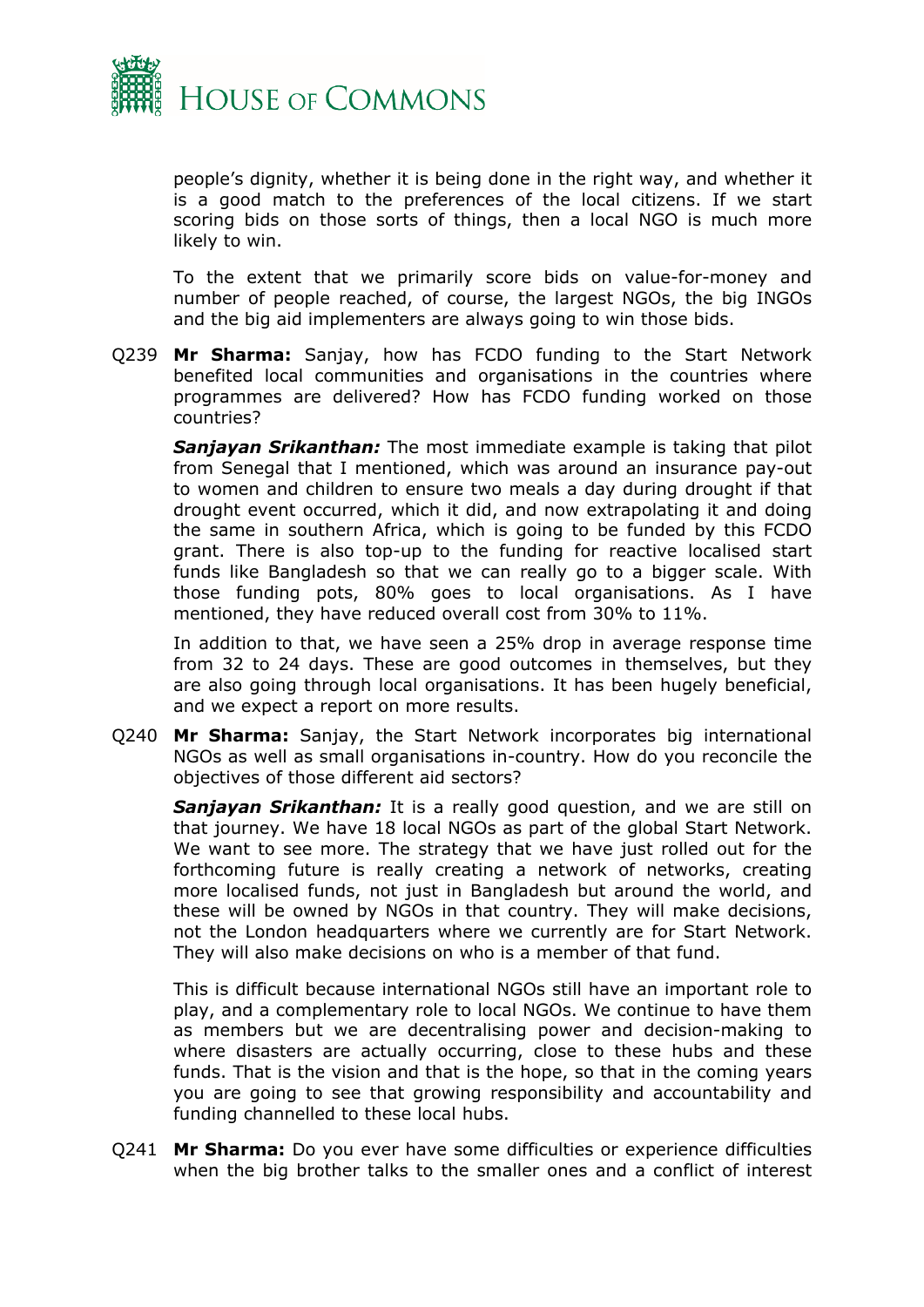

#### comes?

*Sanjayan Srikanthan:* Power is finite. When you transfer it, somebody wins and somebody loses, if you are being honest about it. Those conversations are difficult. One has to ask international partners, "What is your motivation for doing it? Is it the good in itself of strengthening civil societies in these countries or is it about doing it as an 'also' to ensuring funding for yourself?" There could be a lessening of influence and of funding as a result, but you have to appeal to people's vision and outcome, which is decentralising and a stronger civil society.

International NGOs are like any other organisation. They have to think about the bottom line, cost and where funding will come from. I appreciate that these are not easy conversations and they are ongoing, but there is an instinct to do this that we want to hold on to.

*Tom Wein:* There are three levels of localisation: greater respect for national Governments and the strategies they lay out; more inclusion of civil society; and more listening to citizens. IDinsight is a research organisation that has done some fascinating methodological academic work on what the best way would be of rigorously determining what the preferences are of citizens, knowing that polling can only tell us so much, methodologically. They have done that work in Kenya and Ghana, and they have shown that people want more focus on children and supporting children's lives than we normally give. They want more focus on health than we normally give. I really believe that work should be extended. It is incredibly important.

Q242 **Chris Law:** Tom, you must have predicted what I was about to ask you next, which is about the approach and how respectful we are to the people we serve. How do you gauge if aid is reaching people in a respectful way and giving respect at the same time?

*Tom Wein:* It always has to be in the eye of the person with the least power in that interaction. We have to be asking them. If I think I have done an enormous amount of work to be respectful and been very careful but the person who is receiving aid does not, then it does not really matter; I have clearly failed on that. One of the reasons we do that is that ideas of what is respectful will vary enormously from person to person and from culture to culture.

In my research, there are three pathways that seem to recur across different cultures: making certain that people have representation, that they feel seen by the organisation that is delivering aid to them and that they seem themselves in that organisation; autonomy and that they have choice and a meaningful chance to consent; and equality—that they feel treated as an equal and that, even if the power differential is there, they still feel treated as if they were an equal. Those three pathways seem to recur across different cultures and through all the different research projects we have done.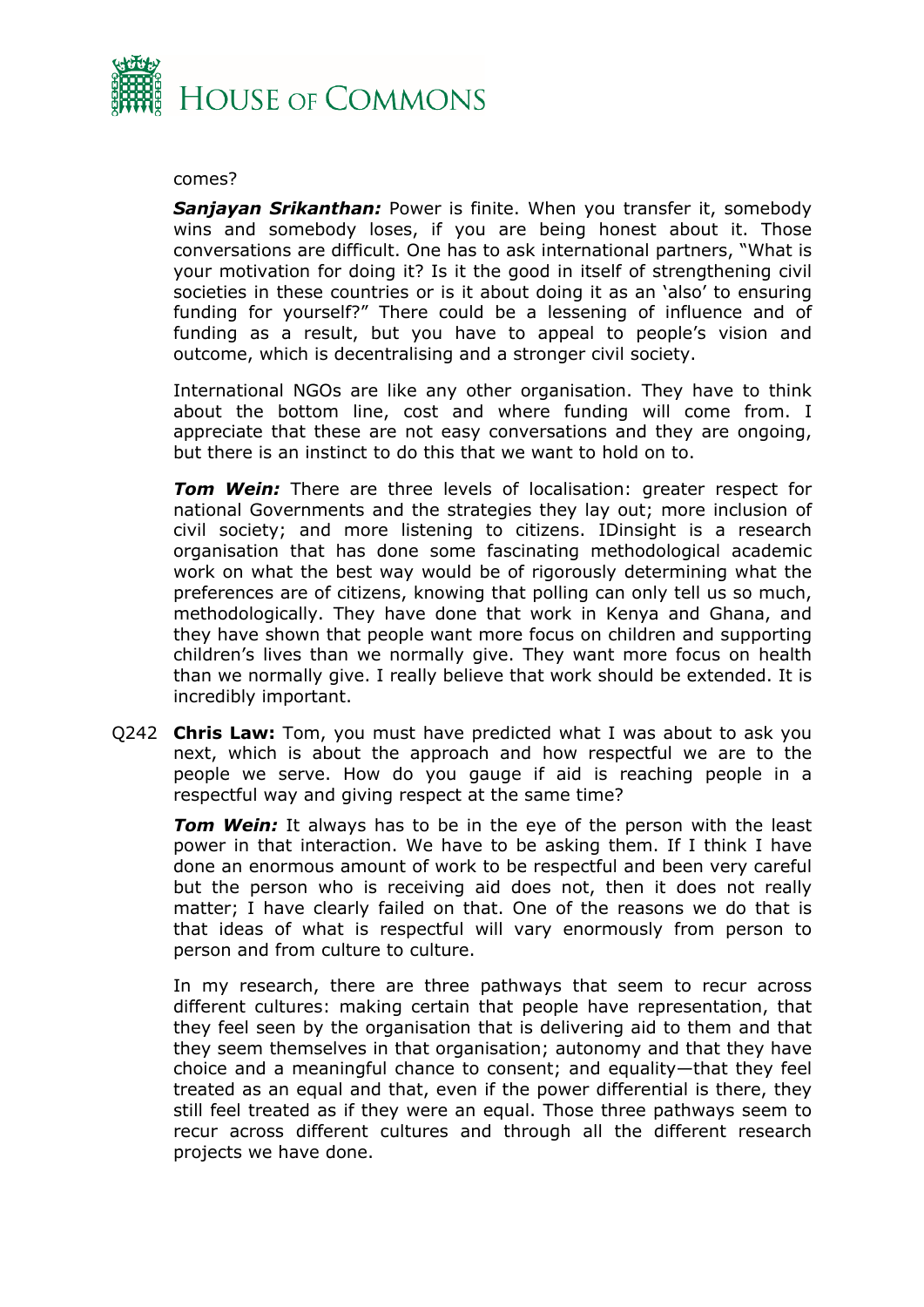

Q243 **Chris Law:** The Scottish Government are undergoing a review just now on their own international development structures. One of them is the Global South Programme Panel, which works in partnerships with its partners in Malawi, Zambia and elsewhere. How does the FCDO ensure its approach to UK aid is respectful to people who receive it? Has it been respectful or do big steps need to be made?

*Tom Wein:* The FCDO, or at least DFID as it was, did better than some organisations do on this. I do not think it is ever out of malice when it slips up. It is inherent in the scale at and the bureaucracy in which it is trying to operate. You guys know from the people you meet every week in surgeries that there is often something deeply frustrating about interacting with large state bureaucracies. Hopefully, it is not always because the bureaucracies are set up to harm people; they fail because they are not set up to hear people.

It varies enormously from programme to programme. There are some wonderful projects. I used to work for a charity in Uganda called Raising Voices, which works on preventing violence against women and children. That got DFID funding at one point, and that is a charity that I have so much respect for because of its grounded approach and its ability to hear the people it was serving. There are certainly examples where it is done very well.

Q244 **Chris Law:** I want to turn to Nabila because I have talked about Malawi and you are just back from there. I am also aware that tomorrow is World AIDS Day, and I am very sorry that the UK Government cut 83% of their funding to UNAIDS. How do the programmes on the ground in Malawi, for example, work in a way that is respectful to the people who are receiving our support?

*Nabila Saddiq Tayub:* I am glad that you brought up the devastating impact of the AIDS cut. I have talked a lot about the impact of aid and the Global Fund, and how important it is for the UK to show leadership in the next Global Fund replenishment next year.

Again, just going back to my experience of working with communities in Malawi, I did a lot of work around health system strengthening in really hard-to-reach clinics. Part of that work involved interacting and speaking with patients. A really basic requirement is to inform. I am saying "inform" here, but ideally we want to involve communities in the design and development of any intervention that is going to affect them.

If decisions have been made that we are going to introduce X, Y or Z programme, it is about simply talking to the communities and informing them, taking any action that makes communities feel that they are part of the process in whatever way is meaningful, and that certainly carries a level of respect with it.

Whether it is a national Government-funded project or an internationally funded project, the norm is often, especially in hard-to-reach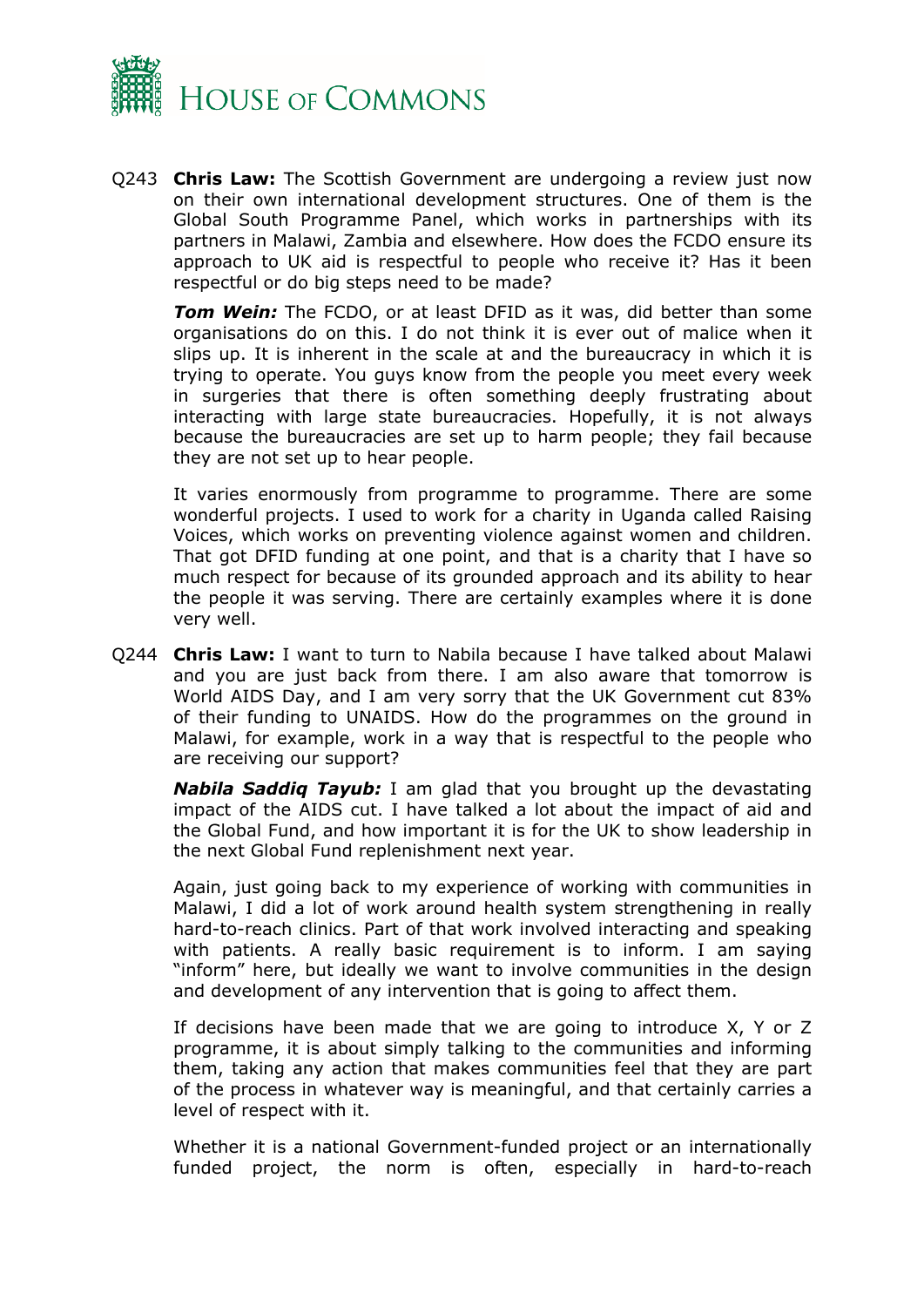

communities, that you will get a notification, normally from a clinic or whoever is delivering the service, that this service is here, or you probably will not even know and you will just show up. Anything that informs local communities of changes or any service delivery in their area is in itself a significant step, as is going beyond that to having mechanisms of meaningful engagement. It is often really helpful to do these in existing community settings. If there are already ongoing monthly meetings with communities in health centres, for example, it is about joining those existing processes and using them to stay in touch with and connect with communities.

Q245 **Chris Law:** Tom, I met with Cool Earth a few weeks ago to talk about cash transfers that they do with the rainforest communities in Peru, Congo and Papua New Guinea, where nearly everything they do is in cash transfers. I want to ask about your own thoughts on why you think cash transfers are a more respectful way of providing assistance in comparison to other approaches. Do cash transfers increase the risk to donors of losing money to corruption, fraud and otherwise?

*Tom Wein:* Cash transfers are now one of the most researched types of programmes that go on anywhere in the aid world. The evidence is now incredibly strong that they help people, that those effects last 10 years on and that incredibly little of that money is wasted. A charity such as GiveDirectly, which is one of the leading providers of cash transfers, has incredibly strong processes for making certain that that money goes to the people who were signed up to use it.

The reason it is more respectful is partly because of that: it is so simple; it does not impose on people's lives; and it gives people an enormous amount of autonomy to start the business that they would like to and to address the family needs that they would like to. A study was done of whether these cash transfers were used on what we might call vices. Do people go out and buy alcohol and so on? It showed that the most common first purchase after receiving these aid transfers was a really nice fried chicken dinner. Then, after that, almost everybody spent it on a business or a productive asset. We could hardly begrudge people a nice dinner by way of celebration.

Q246 **Chris Law:** Can I put that question to the other two? What are your thoughts on cash transfers and how effective they are?

*Sanjayan Srikanthan:* We have recent experience of this, and I agree with Tom's comments about the effectiveness of cash transfers. We know that the messaging about cash transfers is a different challenge, especially to taxpayers.

For example, in Haiti, after the earthquake and Storm Grace, we have distributed shelter to 2,000 households. We found that the shelter kits we distributed are worth more in Haiti than we paid for them out of the country, because of the global supply chain crisis, the lack of a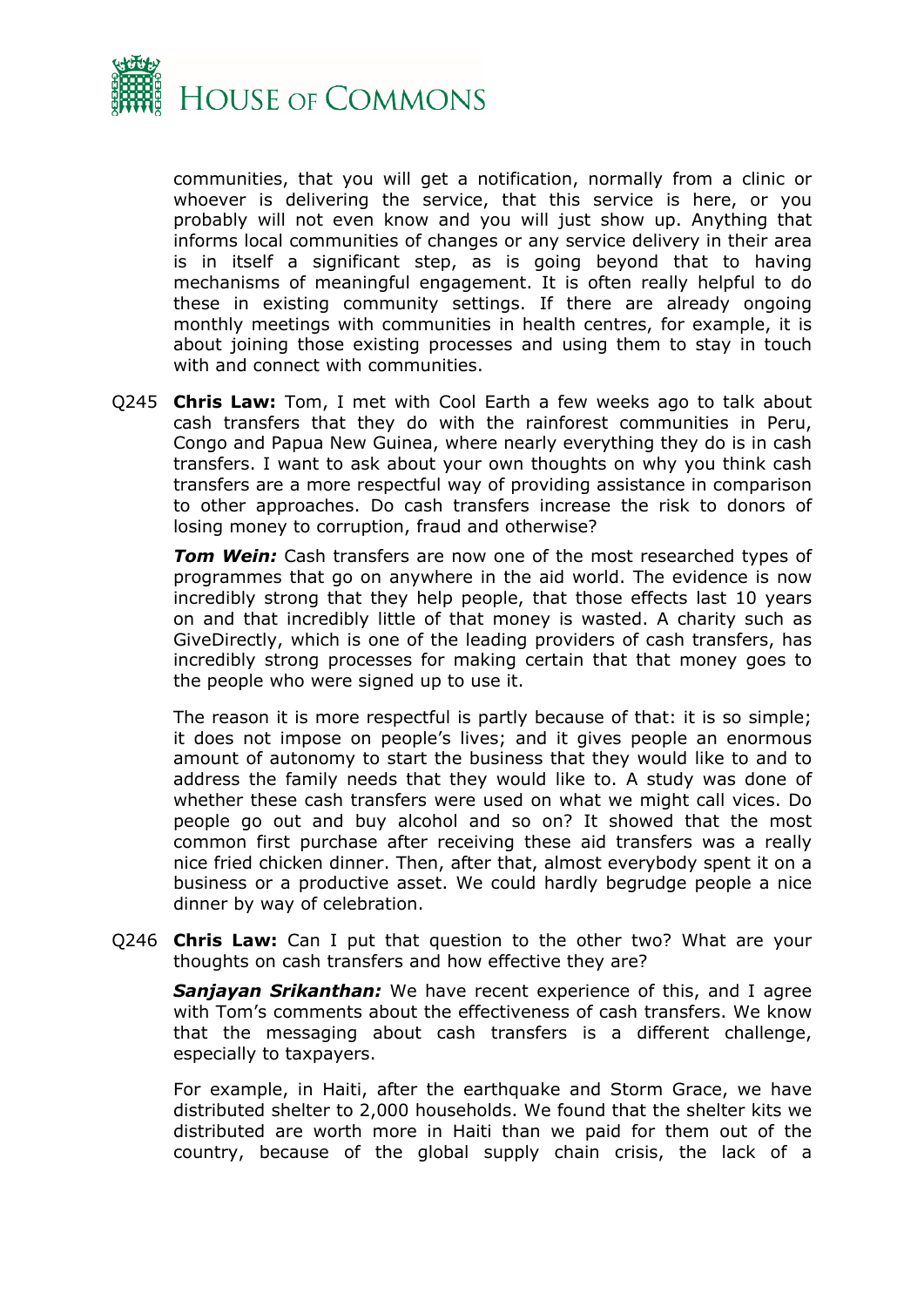

functioning market and the criminality. On the black market, those items are worth more.

For families with that shelter, they are left with this fundamental choice: "Do I have a roof over my head or do I sell it?" for what is a small fortune to that family to pay for food, clothing, water and some more immediate things that they need. We therefore also did a cash transfer to those 2,000 households alongside the shelter, so they would not have to make that choice.

The beauty of cash, when it is done well, is that it gives freedom of choice around specific needs of individuals and families in a way that, however responsive and however driven by a needs assessment we are, we cannot do with just physical items. The story of cash is that we are technically confident about it but we are still not confident in communicating it to a mass audience. That is what we will need to do through good case studies, examples and evidence.

*Nabila Saddiq Tayub:* I have not had direct experience of cash transfers.

Q247 **Navendu Mishra:** On cash transfers, this Committee visited Geneva in September, and we heard from the Secretary General of the International Federation of Red Cross and Red Crescent Societies. I was quite interested in that. They run the largest cash assistance programme in the world, in Turkey. I take the point you made about public relations and that message to the public. Do you think cash transfers increase the risk to donors of losing money to corruption and fraud? I understand what you said, Tom, about the research suggesting buying a meal. Would you like to comment on the corruption and fraud?

*Tom Wein:* The more transactions that are made, the more likely it is that money can be siphoned off. If the only transaction is from the donor into the NGO's bank account and then from there, through mobile money, into the recipient of that aid, it is a very easily auditable trail. If you then have to also go and buy something—buy some equipment or some transport—then the more different contracts you have entered into, the more that prices could get inflated and the more different ways in which money can disappear.

There are real problems with money evaporating through corruption in all forms of aid, especially in the more chaotic environments. This is particularly acute when we are looking at aid in fragile and conflictaffected states. I do not see it as being particularly acute with cash transfers. If anything, it is a little better.

Q248 **Navendu Mishra:** You are saying it is similar to other forms of donations.

*Tom Wein:* It probably is, yes.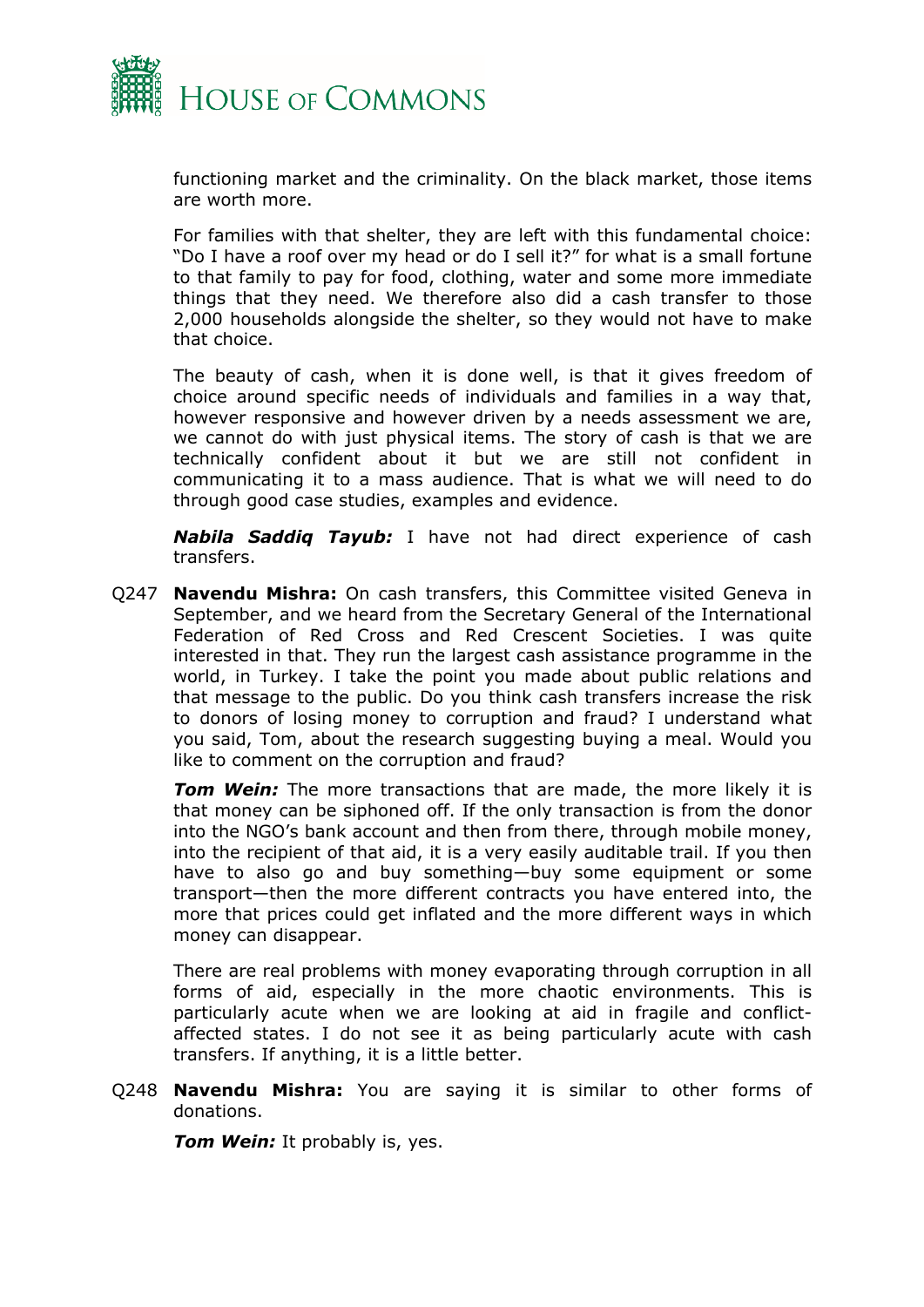

*Sanjayan Srikanthan:* We benefit from living in the digital age. That is a huge benefit to doing secure cash transfers in a safe way. When you talk about leakage or corruption, there is also the risk to the person receiving the aid when it is physical cash that is removed. That has been a huge benefit. I agree with Tom that, the fewer supply chain processes there are, the simpler the process becomes and the less room there is for corruption.

If the question is what happens after the money is received and whether it is used by the family as intended and whether they are paying for other things that are being coerced out of them, that is much harder to prove because it is often very hard to get that kind of evidence. We are seeing the efficacy of it getting to families. I am not saying that it is without scope for corruption or that corruption has not happened, but it is very competitive with more traditional forms of assistance through physical items.

*Nabila Saddiq Tayub:* My experience of recipient selection is that that part of the process is quite crucial, doing the due diligence then, especially when you are dealing with a vulnerable population, such as with an orphan support programme. Who does the money go to? How are the guardians identified? A lot of due diligence at that stage is quite essential.

Just adding to the autonomy that cash brings, with the organisation that I helped set up in Malawi, we have been running a successful microfinance programme for over a decade now. This is something we can monitor in terms of how many funds are generated and where the money is being spent. That autonomy is really important because the priority for someone living with HIV might be nutritional requirements to help them absorb their ARVs while, for someone with children, it might be school uniforms. Having the freedom to make that choice, especially among women and female-led households, is really crucial.

Q249 **Theo Clarke:** Nabila, what do you think it would look like if the FCDO applied the global public investment framework to its aid spending?

*Nabila Saddiq Tayub:* That is a good question. The global public investment framework looks in terms of the five paradigms. You have the ambition, which is moving away from this idea of reducing poverty and looking at reducing global inequality overall. I suppose it would increase the scope of development assistance. It is then about looking at the function of it, if we are talking about international public money not being piecemeal responses to either humanitarian crisis or identified development needs, and we are instead looking at it as a permanent force for global development. That would affect the FCDO in terms of having aid as it currently is as a permanent feature and entity of our politics.

Looking at it from the perspective of geography, I guess it would mean ceding of some power, if we are talking about shifting away from this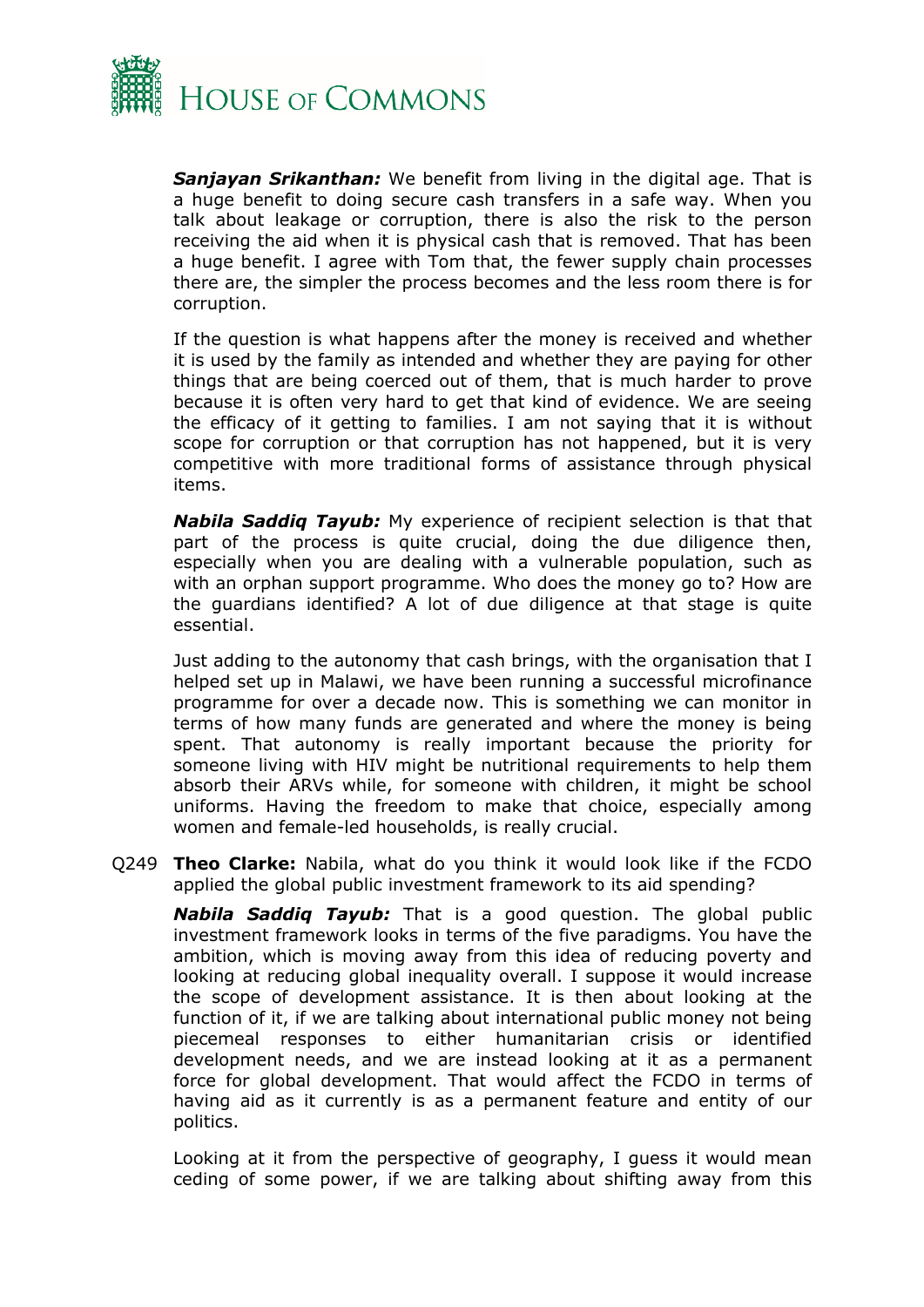

north-to-south flow of power, resources and money. It would be inputting into a global pot. Whether decision-making power will be proportionate to how much money we have put in is obviously under discussion, but certainly moving towards a more democratic model probably would be ceding power and influence, working on that scale. Again, in terms of governance, representative decision-making would mean bringing in other countries and giving them a voice in our aid spending as well. That would be another shift.

Q250 **Theo Clarke:** You made a point there about aid not being permanent. Do you think that aid should be finite? If so, what should be the trigger to ending it?

*Nabila Saddiq Tayub:* It goes back to the purpose of aid. If we were talking about the purpose of aid being to deal with imminent and critical humanitarian crises, potentially you can say that aid is finite. If the purpose of aid is that we are working towards some sort of a global standard of health and basic quality of life, certainly it seems to be far from finite as things stand. I would go back to the sustainable development goals.

In terms of when we pull the trigger, when DFID changed policy to use gross national income as a measure of when to withdraw aid for middle-income countries, that transition had severe consequences. When to pull the trigger is an important question, but I do not feel that you should use simple proxy markers such as "Once a country is on this level", in terms of using an economic indicator such as gross national income, "we can pull the trigger on aid". That does not show us the levels of inequality within a country.

For example, we have a significant amount of the new poor now coming from middle-income countries. When to pull the trigger is definitely something that should be done with co-operation and discussion with the countries and communities involved and with enough time to work on a transition plan.

Q251 **Theo Clarke:** Can I clarify? What happens when aid programmes are coming to an end? What can we do, as the UK particularly, to make sure that progress is not being lost when those programmes are finished?

*Nabila Saddiq Tayub:* I will give an example of a programme that was led by DFID and supported by international NGOs, as well as other donor Governments. This was the emergency human resources programme, and that was from 2004 to 2010 in Malawi. It was in response to the Malawi Government putting out a call to say that their health system is on the verge of collapse. This assistance was over about  $£100$  million of spending. There was investment into infrastructure but also paying top-ups for salaries, which of course is something that is not considered to be sustainable or desirable.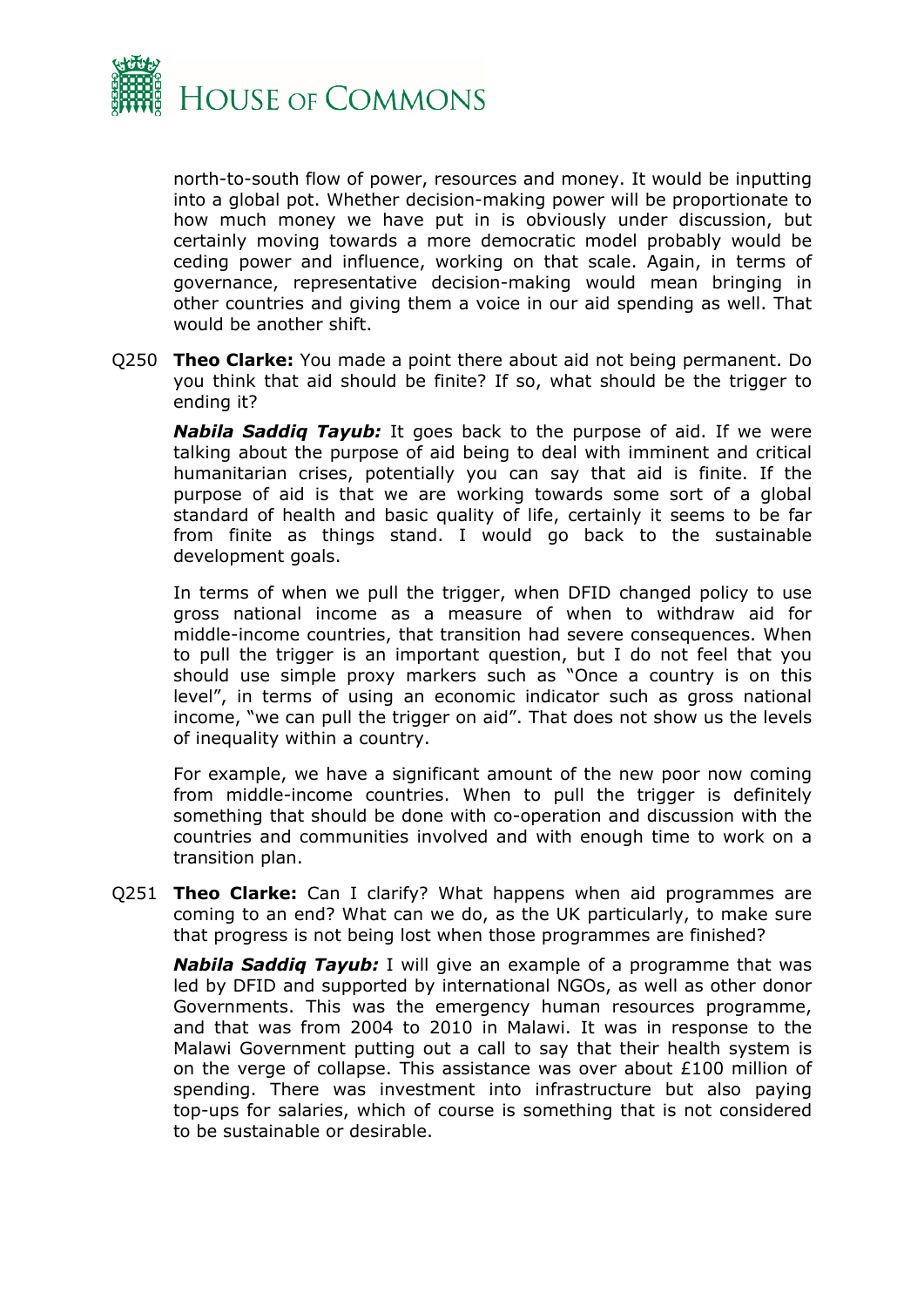

At the end of that, we saw that, because of the investment in the infrastructure, increasing the capacity of training colleges, for example, and because topping up those salaries showed that you can retain health workers within country, once the aid for that particular project had finished it was something that was then inherited, taken on and sustained by the Government of Malawi.

With the right planning, that is something great that international aid can do. It can show results and build national consensus and commitment to continue successful projects.

*Sanjayan Srikanthan:* It is interesting to explore that, when we think about impact, we do post-distribution reporting and monitoring at the end of a project. To your point, if you want to really see impact, is it worth funding research a year after the project ends to see what the impact has been long after the project has stopped being funded? Have we created lasting change, or did it stop when the project ended?

*Tom Wein:* Projects will always have their timelines. Maybe overall aid should be finite notionally, but we are so far off a world in which all the problems that aid could be addressing have been addressed that I cannot imagine it coming up in our lifetimes.

Q252 **Chair:** Nabila, I listened to what you were saying in response about aid being finite. I remember being struck in Uganda a few years ago when they were about to meet the threshold of going from a low-income to a middle-income country, which would then have a disproportionate impact on the cost of vaccines, for example. Do you believe that having hard cut-off points is something we should be perpetuating, or should we go back to what you were saying and have a more tailored approach?

*Nabila Saddiq Tayub:* Certainly, we should not have hard cut-off points. This is another challenge in international aid. In order to practically do something and hold yourself accountable to a unified results and reporting framework, there is this kind of push to treat every country and every situation in a very standardised way. Sometimes that is just not possible, because all countries are different. You have countries like India where you have a significant middle class. Then you have other countries like Uganda that might be at that threshold but might not have the same kinds of demographics and structures. Certainly, there cannot be any hard cut-off factors. That could end up doing more harm than good.

Q253 **Kate Osamor:** I have a few questions for all three of you on the FCDO's international development strategy. The new Secretary of State for FCDO is at a very crucial stage in forming a newly put together Department. With that being said, what do you think should be in the UK's forthcoming international development strategy?

*Sanjayan Srikanthan:* That is a very big question. Self-interest will say that I should point to investment in civil society, and particularly local civil society, strengthening, for all the reasons I have previously said.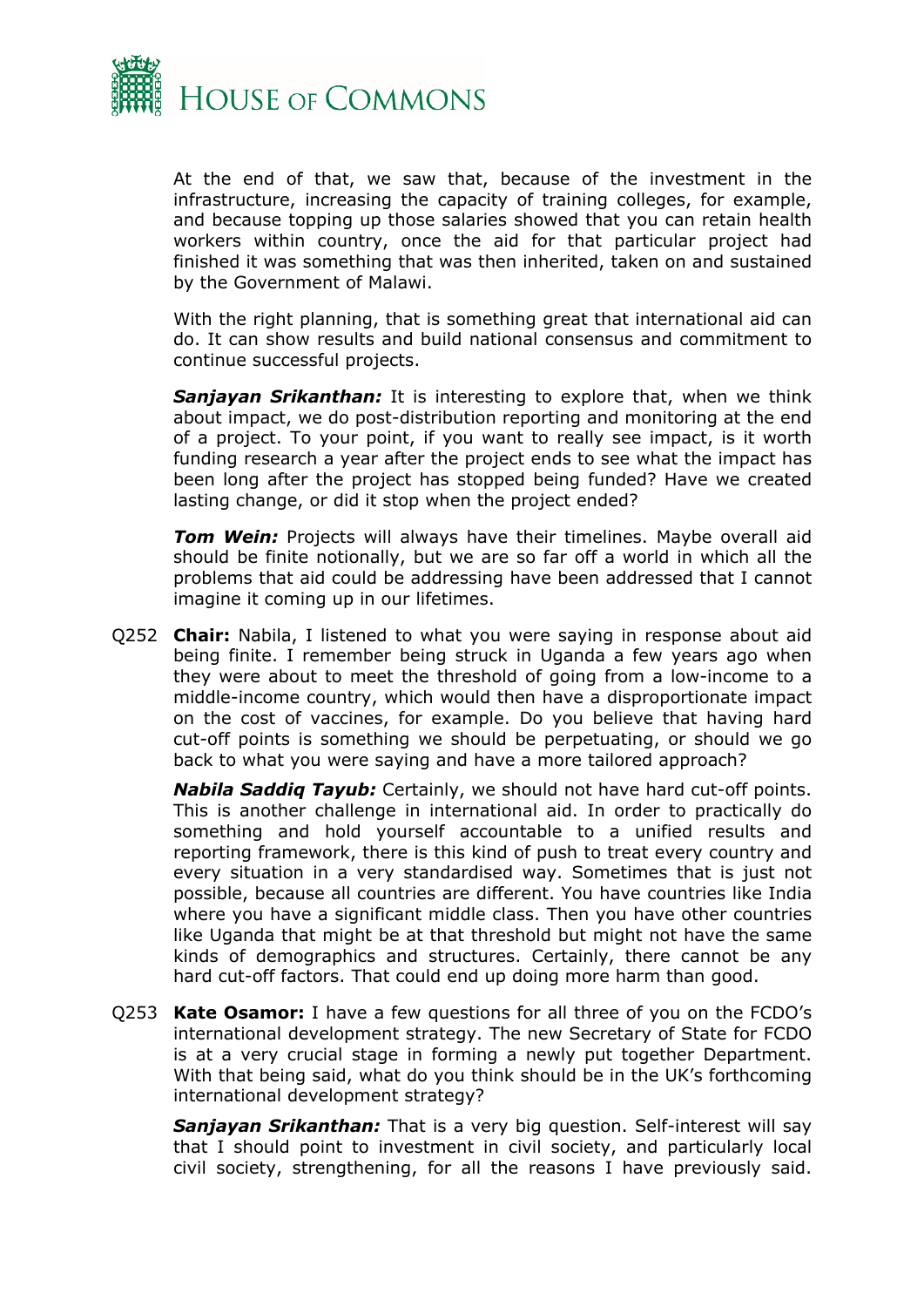

There is a place for bilateral assistance to Governments, particularly those in fragile and conflict-affected contexts and climate-affected contexts, which is the newest risk that we see. This is because, increasingly, the burden of response is falling on local and national organisations to help those facing climate, as well as conflict and poverty. We need to think about transference to Governments.

It needs to be based around the best of British values. By that, I mean not about national goals around strengthening trade links but about what we want to see our role in the world as, in terms of improving outcomes for those who are not British. That is the reason why I, and certainly many others as well, work in aid. Motivation will be key and articulating that in the strategy, thinking about bilateral assistance, thinking about, specifically, climate preparedness assistance as well and strengthening civil society in those countries. That is absolutely essential, in terms of leaving that lasting legacy we have talked about.

*Nabila Saddiq Tayub:* There should be bilateral and multilateral assistance, and different forms and models of international assistance. I do not think we have a preference for only multilateral or bilateral support. It depends on the country in question.

The overall message for the new strategy would be that it would be really important for the UK to continue its leadership in areas where it has traditionally been strong, one of those being the global response to HIV/AIDS. That is something that recently, because of the pandemic and because that has set back progress on HIV/AIDS, simultaneously with the UK Government's cuts to UNAIDS, Unitaid and other organisations, is significantly under stress.

One of the core aims would be to not lose that investment that we have put in to date. Let us push ahead and continue with it, because we really are at a point right now where there is a real danger. We have already failed to meet the 90-90-90 UNAIDS targets for HIV/AIDS. There is a real danger that we are going to slide back at high speed.

**Tom Wein:** There are two requests from me. One is a thriving research and evidence division that is incorporating those questions about process and whether we are doing aid in the right way into its research. Are we upholding and affirming people's dignity? Then, every programme should have a plan, a process for incorporating the preferences of those they seek to serve and making sure that their voices are heard, making sure they have a plan to adapt their programme when those things are getting out of line and they need to course-correct.

Q254 **Kate Osamor:** The FCDO's written evidence to this inquiry appears to emphasise more trade and enterprise, with less focus, sadly, on fragile states, climate crisis preparedness, multilateral and bilateral work, strengthening civil society, peace, security—the list goes on. What do you make of this approach?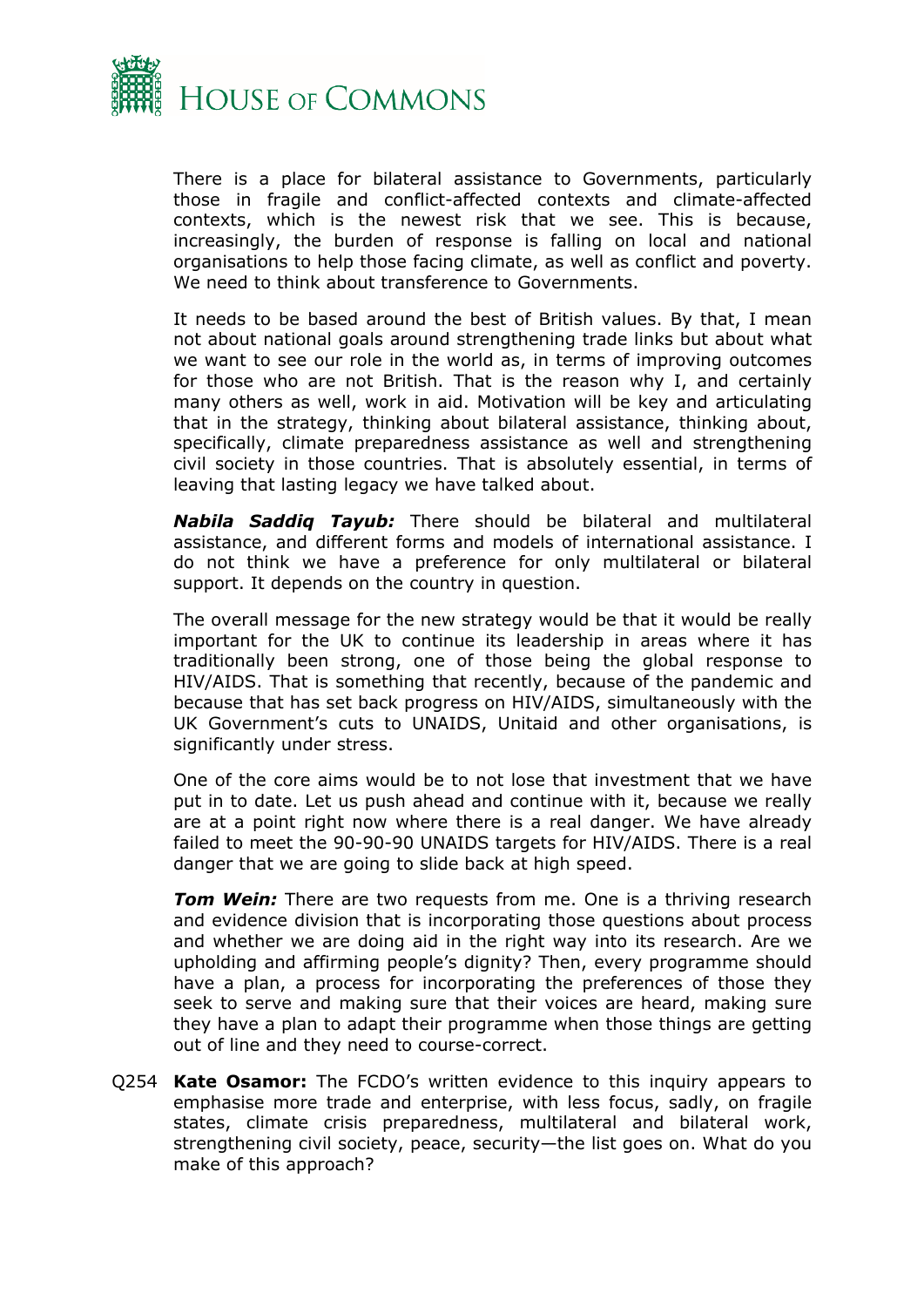

*Sanjayan Srikanthan:* It is disappointing, from the perspective of aid. It may achieve other outcomes for this Government, but it is not aid then that we are talking about. The choices we make on a project-by-project level are working with the most vulnerable. In the case of Governments, they should be working with fragile states. It is not a coincidence that the kind of issue we are seeing in the Channel at the moment and the tragedy that is happening is coming from some of the most fragile and conflict-affected countries.

We have to really distinguish the difference between trade and aid, and this has been said throughout the sector. There is a role, of course, for a Government to craft their trade policy. Unfortunately, it seems we are synthesising the two into one and that is always dangerous.

It is really important that, with DFID now part of FCDO, we have two different policies and that FCDO works with the Department for International Trade on one and with those within the FCDO for articulating what aid can do. If it has retained the talent that it had in DFID—the team at DFID was really outstanding across the world and it was a reputation-enhancer for the UK—you have the intellectual talent to craft what could be a very exciting future for aid policy. I am really hoping that that is what will happen.

*Nabila Saddiq Tayub:* Trade at the expense of aid is certainly something that is quite unwelcome. If the expectation or understanding is that the private sector is going to step in and fill gaps, that is something that I do not feel, at least based on my experience in Malawi, is going to happen. There is also an assumption there that, by investing in trade, there is a sufficient trickle-down effect and that, from a national level, everyone will benefit proportionally. We know that that is not true either.

If you look at Malawi, for example, the split between the higher-income groups and everyone else is quite huge. That is currently how wealth is channelled and held. Take the pandemic as an example. If we were investing, if we were relying on aid or relying on the private sector to step in and fill gaps, that is something that would not happen with regards to public health, which is a public good.

An example is that I helped set up Malawi's first Covid treatment centre about a year and a half ago. On day two of us being open, the private hospital in Blantyre ejected a patient who was in ICU and we were able to take them in. That model currently is not serving the public good. That is something that really needs to be taken into account.

*Tom Wein:* There are plenty of ways in which trade is inequitable. A trade policy that pursues justice is certainly another way in which we can support global good, but I do not think that is what is happening here. *[Interruption.]*

**Chair:** Sorry; we were expecting a vote at 4 pm. It has just been called now, so I am going to have to end this session. Before I do, can I say